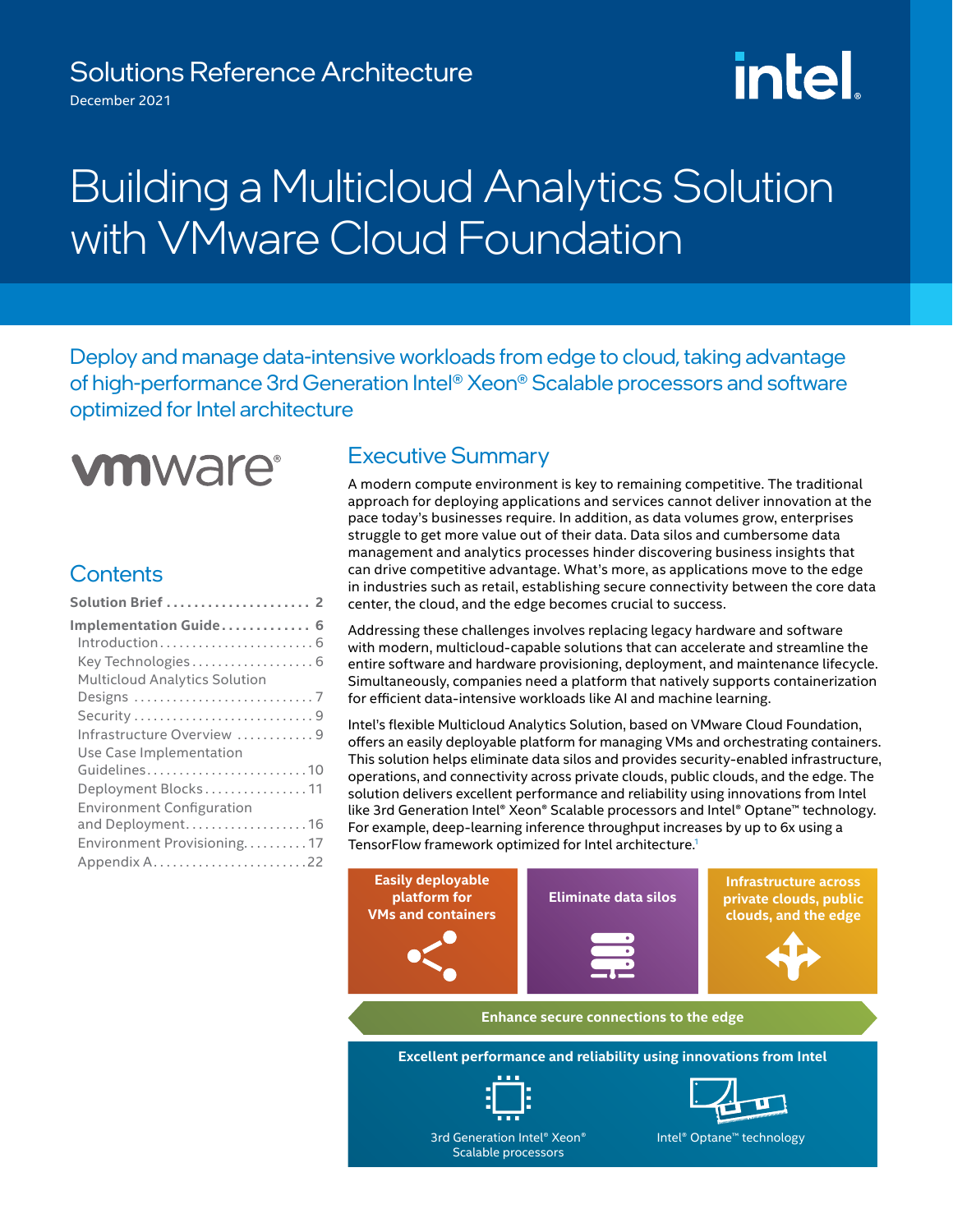## Solution Brief

## Business Challenge

Today's enterprises want the flexibility to run analytics workloads where they make most sense—in the core data center, in one or more public clouds (multicloud), and/or at the edge. But to make this flexibility operationally feasible, there must be a way to efficiently manage all the analytics workloads, wherever they reside. Without a single pane of glass, management costs rapidly spiral out of control, application development becomes inconsistent, and performance may suffer.

Enterprises seek analytics infrastructure that is characterized by reduced downtime, less setup time, easier maintenance, and lower overhead costs—without sacrificing performance. Legacy data centers cannot take advantage of the cost efficiencies and new technologies available in a multicloud analytics environment. Nor can such data centers adapt to changing workload requirements quickly and nimbly.

For companies with outdated data center technologies, meeting these challenges involves replacing legacy hardware and software with modern, hybrid-cloud-capable analytics solutions. These solutions can accelerate the entire software and hardware provisioning, deployment, and maintenance lifecycle along with application development, testing, and delivery. But, whether it's an on-premises machinelearning cluster or a remote branch office analytics cluster, companies may find assembling and maintaining multicloud infrastructure daunting.

## Solution Value

Intel and VMware have teamed up to offer the Multicloud Analytics Solution to help take the guesswork out of building multicloud and edge analytics solutions. The Multicloud Analytics Solution combines VMware Cloud Foundation with innovative Intel technology to provide a unified Software-Defined Data Center (SDDC) platform for running and managing private cloud, multicloud, and edge containerized analytics workloads.

VMware Cloud Foundation is a full-stack hyperconverged infrastructure (HCI) solution that simplifies the path to and helps accelerate adoption of hybrid/multicloud analytics environments. It offers a complete set of software-defined services for compute, memory, storage, network, and security, along with application-focused cloud management capabilities. When combined with Intel technology, VMware Cloud Foundation provides consistently high-performance analytics, reduced data center footprint, and efficient operations management.

Enterprises can use the end-to-end Multicloud Analytics Solution to quickly launch database processing and AI, and scale workloads to accommodate future needs. The unified cloud solution presented in this solution brief can run containerized applications and traditional VMs that are located in an on-premises data center as well as in the public cloud, such as on Amazon Web Services (AWS) and Microsoft Azure.

In short, the Multicloud Analytics Solution is a simple, securityenabled, and agile cloud infrastructure for on-premises, as-aservice public cloud, and edge analytics workloads.

## Solution Benefits

- **Unified platform** for running, managing, and seamlessly connecting VMs and containers across private cloud, multicloud, and edge environments
- **Accelerated analytics deployment** with a verified, end-to-end solution for a wide range of workloads
- Agile, scalable, and **security-enabled infrastructure**  with excellent analytics performance
- **Increased throughput** with Intel architectureoptimized deep-learning frameworks<sup>1</sup>

## <span id="page-1-0"></span>Solution Architecture Highlights

The Multicloud Analytics Solution reference architecture from Intel includes several main VMware components: VMware vSphere with Kubernetes, VMware Secure Access Service Edge (SASE) with VMware Software-Defined WAN (SD-WAN), VMware Tanzu Mission Control, VMware vSAN, VMware NSX-T, VMware SDDC Manager, and VMware vRealize Suite to provide infrastructure-as-a-service capabilities. It also includes VMware services on public clouds—VMware Cloud on AWS (VMC) and Azure VMware Solution (AVS). Container provisioning and lifecycle management are provided by VMware Tanzu Kubernetes Grid (TKG).

The hybrid/multicloud structure of the solution allows enterprises to extend available resources and easily distribute analytics workloads between on-premises, public cloud, and the edge. VMware SD-WAN is used to provide reliable and secure network connectivity over public internet from any to any location (on-premises to the edge and to public cloud and vice versa).

VMware Cloud Foundation includes access to the Tanzu Application Catalog, which contains more than 70 Kubernetes applications and components from the Bitnami collection that are maintained and verified for use in production environments. Among these applications are popular analytics tools like TensorFlow, MxNet, PyTorch, and many others.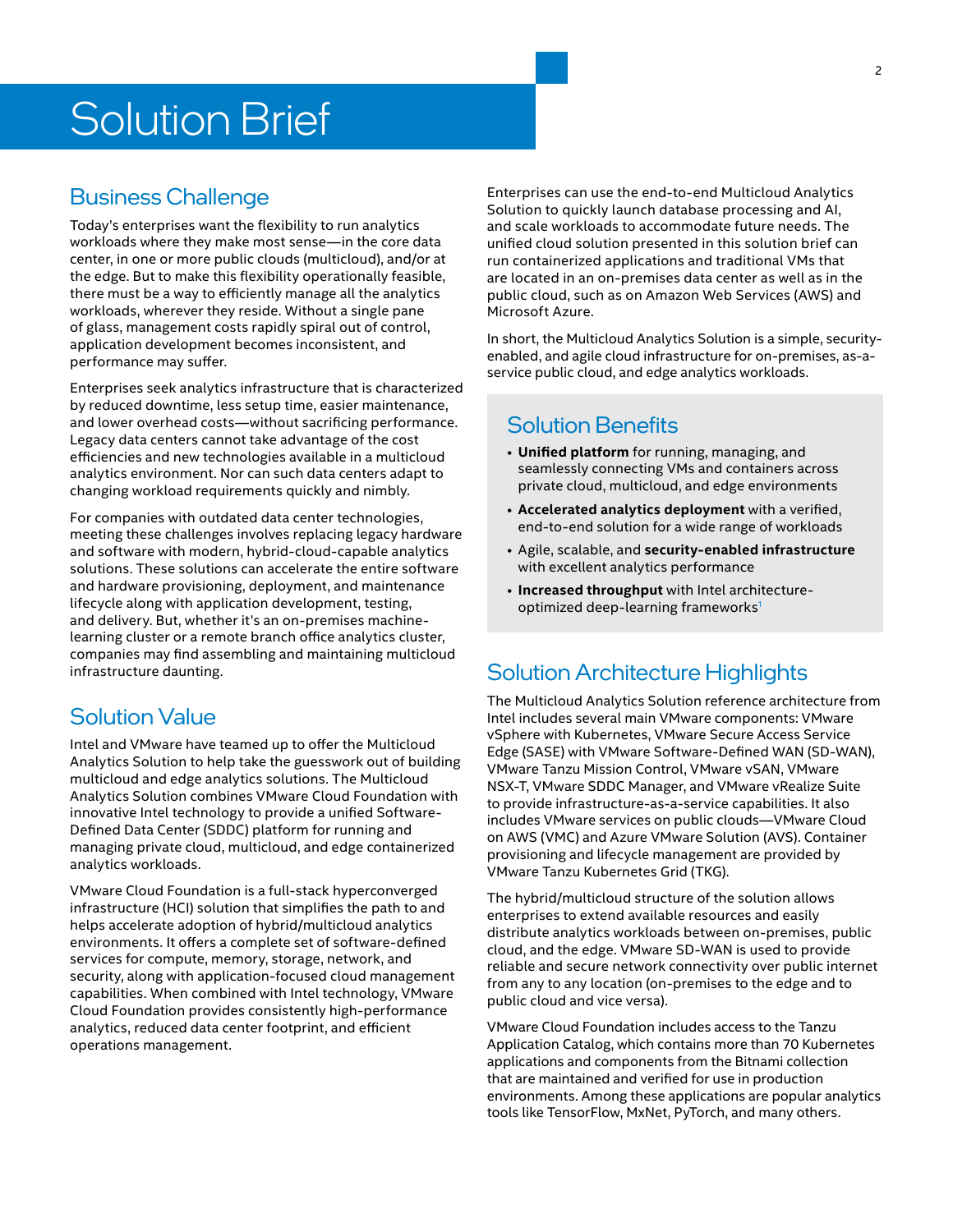

**Figure 1.** VMware and Intel provide the building blocks for the Multicloud Analytics Solution.

Underlying the software components of VMware Cloud Foundation in the on-premises core data center are 3rd Generation Intel® Xeon® Scalable processors, Intel® Optane™ persistent memory (PMem), Intel Optane SSDs, Intel® SSD D7 and D5 Series, and Intel® Ethernet products (see Figure 1).

Enterprises can use Intel Optane technology to boost their VMware Cloud Foundation workload performance by placing data closer to the CPU. This technology is a class of nonvolatile memory and storage media that fills the gap between high-performing volatile memory and lower-performing NAND storage and HDDs. By placing data closer to the CPU, Intel Optane technology helps architects to confidently deploy an agile, high-performing infrastructure that helps organizations create innovative analytics services and optimize their infrastructure investments.

Intel Optane technology can be deployed in two different ways (see Figure 2):

• **Intel Optane PMem** gives enterprises the ability to extract more from larger datasets by combining more capacity and native persistence in a DIMM form factor. Data can be accessed, processed, and analyzed in near real time to deliver deep insights, improve operations, and create new revenue streams.

• **Intel Optane SSDs** help remove data bottlenecks to accelerate transactions and time to insights, so users get what they need, when they need it. With high quality of service and at least 6x faster performance than NAND SSDs at low queue depths, Intel Optane SSDs deliver fast, predictable performance—even in the most demanding environments.<sup>[2](#page-22-1)</sup> For tiered storage like vSAN, it is recommended to use Intel Optane SSDs in the cache tier and Intel SSD D7 or D5 Series in the capacity tier.



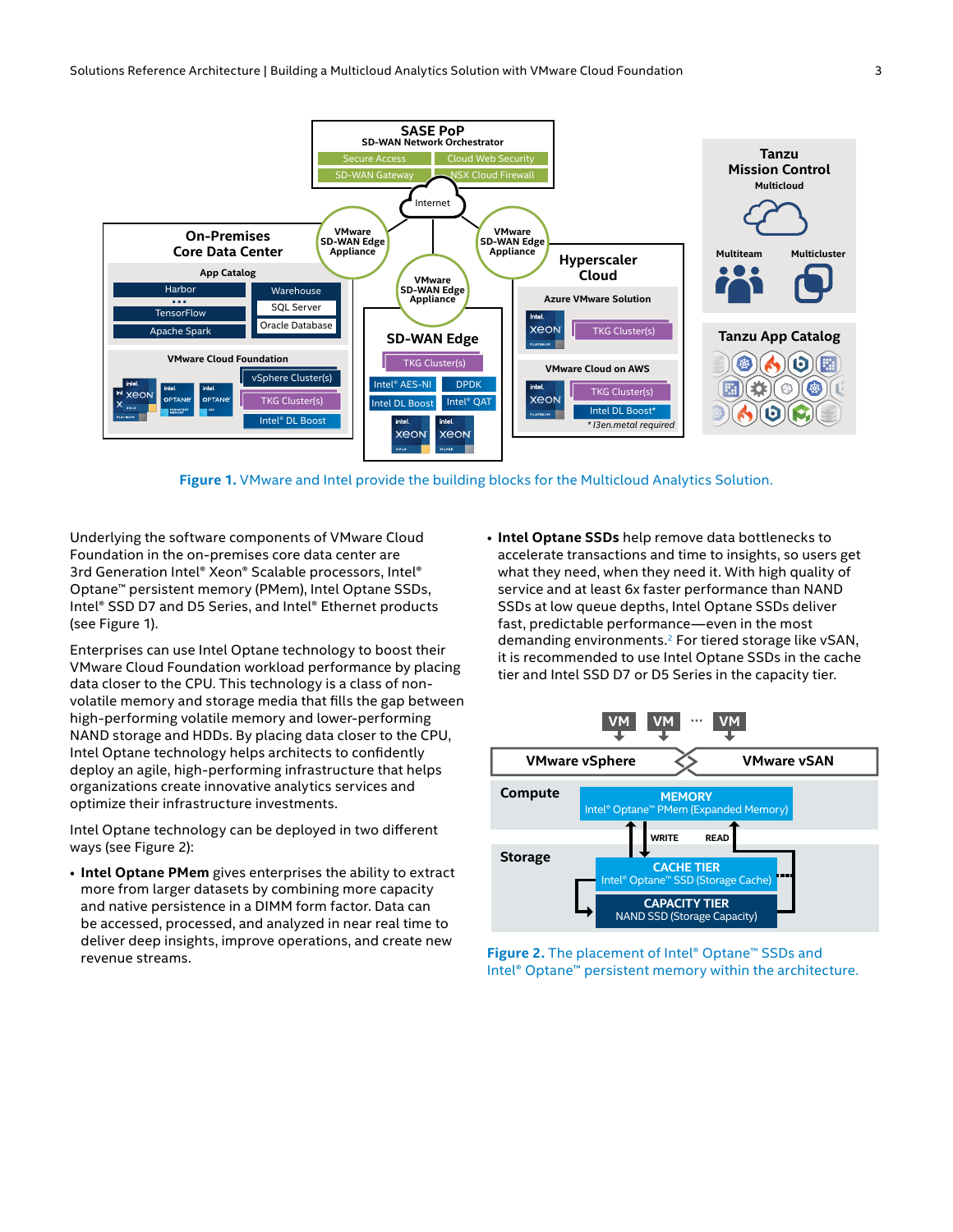## A Closer Look at VMware Cloud Foundation 4.3

VMware Cloud Foundation 4.3 introduces several new features and enhancements that help customers deploy scalable, flexible infrastructure:

- **Enhanced workload domain deployment and lifecycle management** to support large-scale VM and container architectures.
- **Integration with VMware vSphere 7 Update 2** to deliver AI- and developer-ready infrastructure, boost data security, and help simplify operations.
- **Integration with VMware vSAN 7 Update 2**, which provides enhancements to the vSAN Data Persistence Platform for improved cloud-native storage and persistent services support.
- **Enhanced networking automation** provides faster expansion and better scaling of NSX-T Edge clusters.
- **Enhanced security operations** include stronger security mechanisms to improve the management and administration of security settings within VMware Cloud Foundation.

For more details about what's new in VMware Cloud Foundation 4.3, visit the [release announcement](https://blogs.vmware.com/cloud-foundation/2021/08/24/general-availability-of-vmware-cloud-foundation-4-3/).

## Use Cases

The combination of VMware Cloud Foundation and Intel technology running on VMs or in containers can support a wide variety of use cases:

#### Deep-Learning Inference

Inference is compute-intensive and can benefit from innovations such as Intel® Deep Learning Boost (Intel® DL Boost) with Vector Neural Network Instructions (VNNI)—a special instruction set that speeds up inference—available starting with vSphere 7 and ESXi 7.0, which are foundational components of the VMware Cloud Foundation 4.3 platform.

Enterprises need high-performance data analytics and AI to remain competitive. They require flexible solutions that can run traditional data analytics and AI applications. The VMware multicloud platform includes components that take advantage of performance optimizations for Intel hardware. Intel supports developing machine-learning workloads at multiple layers in the solution stack. These building blocks enable enterprises to quickly operationalize analytics, AI, and machine-learning workloads because they are already optimized for Intel architecture and have been verified with multiple production deployments. Therefore, enterprises can immediately begin to use them.

The proposed use case showcases a solution that can increase performance in deep-learning inference workloads. This use case shows the improvement of inference performance with an Intel architecture-optimized container stack that uses the special VNNI instruction set and unlocks the full potential of 3rd Gen Intel Xeon Scalable processors.

See the "[Results](#page-4-0)" section for illustration of how Intel technology and software optimization for that technology can significantly boost deep‑learning inference throughput.

#### Retail at the Edge

For retail stores, healthcare, and smart industry, running workloads closer to customers and closer to the sources of the data can improve performance, which can lead to increased customer satisfaction. VMware Cloud Foundation makes it easy to deploy and manage remote workloads, using the same technology that is used for public and private cloud workloads.

The proposed use case showcases a solution that can increase retail customer engagement and improve the shopping experience. We include three scenarios:

- **Product recommendations.** When the client shows interest in a specific area or department, we can use a machine-learning algorithm to send personalized product recommendations. Based on people's similar choices and the customer's position in the store, the algorithm creates a list of the most relevant products. The customer is notified and can check the personalized recommendations using a mobile application. The process occurs every time the system discovers a new customer interest.
- **Presence detection.** We use deep-learning techniques and image recognition algorithms to detect customers in the Customer Service area. Cameras installed in the store send images to the deep-learning pipeline. When such an event occurs, the store staff is informed.
- **Hesitance detection.** When a customer is wandering around the store with no apparent purpose, without stopping, the business rules engine assumes the customer is looking for something, is lost, or may need assistance. A notification—including the customer's name, age, gender, and position in the store—is sent to the store staff so they can quickly find and identify a person in need.

#### Data Warehousing and Analytics

Data warehouses are considered one of the core components of business intelligence. They are a central location to store data from one or more disparate sources as well as current and historical data. The VMware hybrid/multicloud platform supports data warehousing, including industry-proven solutions based on Microsoft SQL Server 2019 or Oracle Database 19c.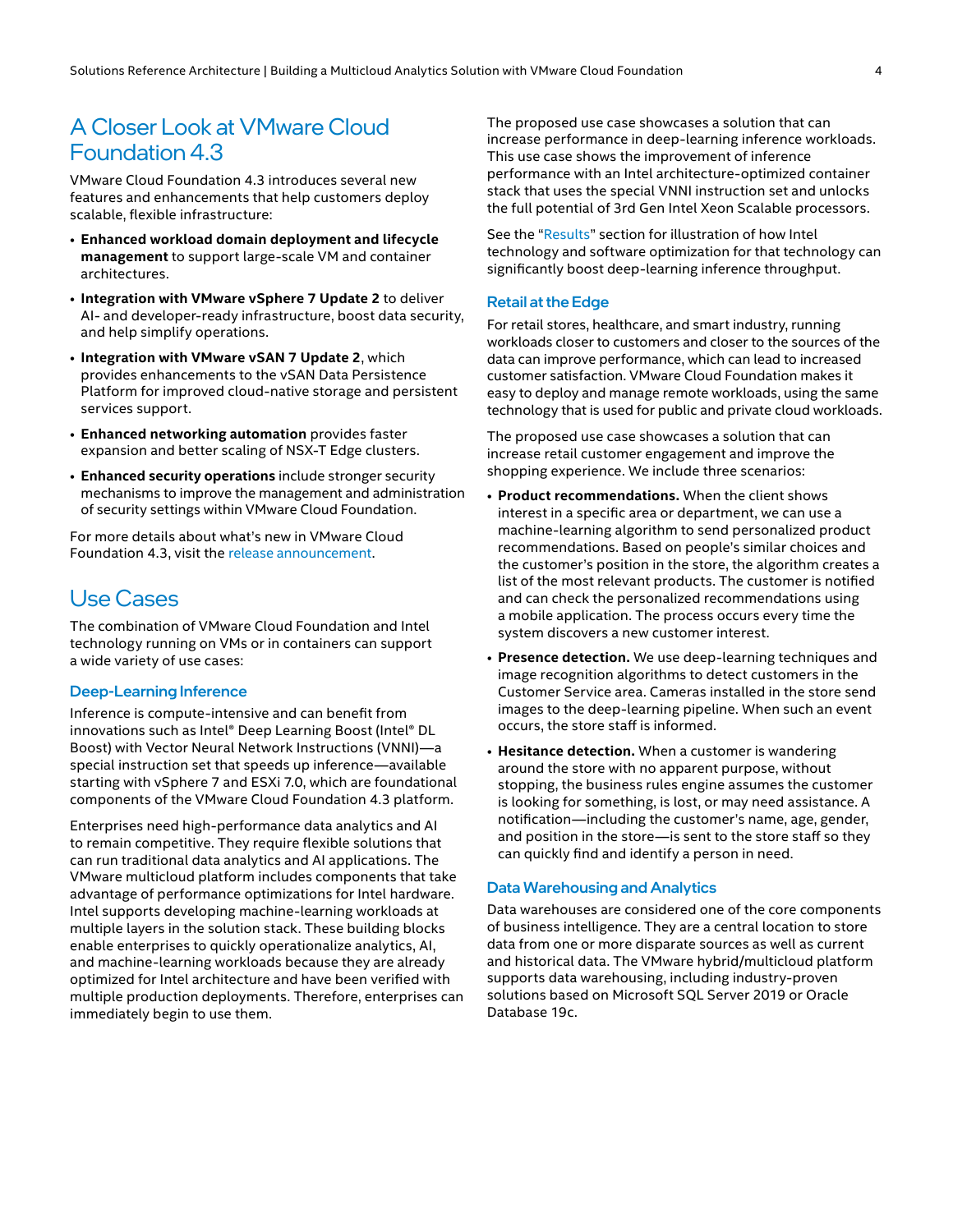## <span id="page-4-0"></span>Results: Deep-Learning Inference

Image classification is one of the most popular use cases for deep learning. Our tests benchmarked the ResNet50 v1.5 topology with int8 and fp32 precision, using the TensorFlow distribution from the Intel architecture-optimized container stack with Intel's Model Zoo pretrained models.

We ran two tests (see [Appendix A](#page-21-1) for software used in testing):

- Performance comparison of default TensorFlow container versus the Intel architecture-optimized TensorFlow container
- Performance comparison of fp32 precision versus int8 precision (both using Intel DL Boost with VNNI and the Intel architecture-optimized TensorFlow container)

As the following graphs illustrate, the hardware and software optimizations for inference have a substantial impact on improving the performance of inference. In this use case, the optimizations enabled a significant increase in throughput (frames per second). The VMware Cloud Foundation 4.3 platform is an excellent example of how software can take advantage of hardware innovations like Intel DL Boost and VNNI to deliver faster insights.

#### Up to 6x Better Throughput by Optimizing TensorFlow for Intel Architecture

In this benchmark, we compared throughput performance of the default TensorFlow container against a container using the Intel® Optimization for TensorFlow, which is optimized to take advantage of Intel DL Boost and VNNI. Both containers used fp32 precision. As Figure 3 shows, framework optimizations from the Intel Optimization for TensorFlow can provide up to a 5.56x throughput improvement for the Base design and up to a 6.14x throughput improvement for the Plus design. $3$ 



**Figure 3.** The Intel® Optimization for TensorFlow provides up to a 6.14x throughput improvement compared to the default TensorFlow framework.

#### Up to 4x Better Throughput with int8 Precision

In this benchmark, we compared throughput performance of Intel DL Boost with VNNI using int8 precision against fp32 precision. Both containers used the Intel Optimization for TensorFlow. As shown in Figure 4, a small reduction in precision enabled up to a 3.44x throughput improvement for the Base design and up to a [4](#page-22-3)x throughput improvement for the Plus design.<sup>4</sup>



**Figure 4.** The Intel® Optimization for TensorFlow with int8 precision provides up to a 3.44x throughput improvement for the Base design and up to a 4x throughput improvement in the Plus design, compared to fp32 precision.

### Learn More

- [3rd Gen Intel® Xeon® Scalable processors](https://www.intel.com/content/www/us/en/products/details/processors/xeon/scalable.html)
- [Intel® Ethernet products](https://www.intel.com/content/www/us/en/architecture-and-technology/ethernet.html)
- [Intel® Optane™ persistent memory](https://www.intel.com/content/www/us/en/architecture-and-technology/optane-dc-persistent-memory.html)
- [Intel® Optane™ SSDs](https://www.intel.com/content/www/us/en/products/details/memory-storage/data-center-ssds/optane-dc-ssd-series.html)
- [VMware Cloud Foundation](https://www.vmware.com/products/cloud-foundation.html)

Contact your Intel representative or visit the [Intel](https://www.intel.com/content/www/us/en/partner/showcase/vmware/overview.html)  [and VMware Partnership website](https://www.intel.com/content/www/us/en/partner/showcase/vmware/overview.html).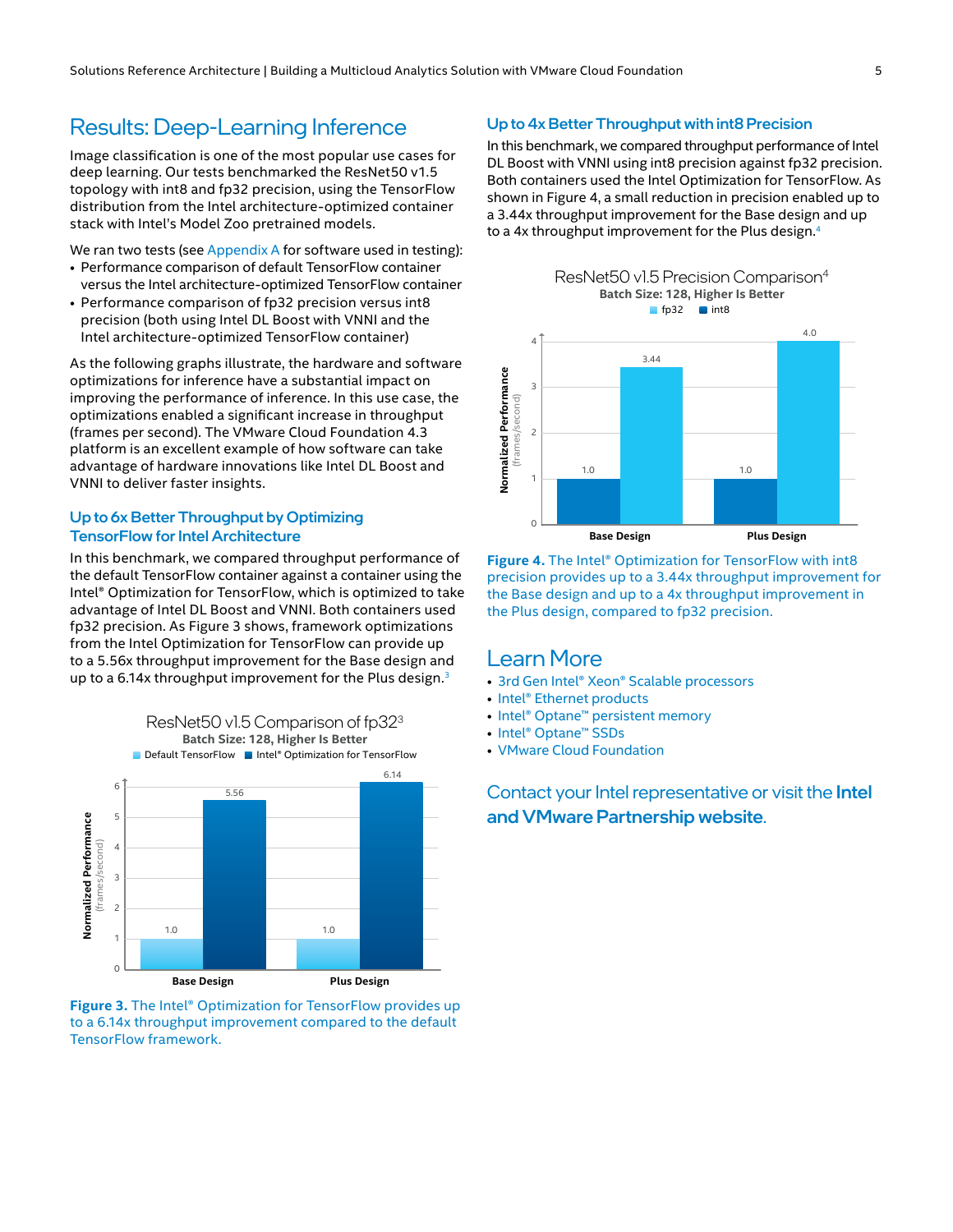## <span id="page-5-0"></span>Implementation Guide

## **Introduction**

The previous pages provided a high-level discussion of the business value for Intel's Multicloud Analytics Solution, and the technologies used in the solution. In this section, more detail is provided about those technologies and how the benchmarks were conducted.

The Multicloud Analytics Solution is available in a Base, Plus, and Edge design; cloud-based deployments can run in either AWS or Microsoft Azure. The design choice depends on workload performance requirements.

## Key Technologies

Several innovations from Intel contribute to high performance.

#### 3rd Gen Intel Xeon Scalable Processors

Intel's latest processors for data center workloads are 3rd [Gen Intel Xeon Scalable processors.](https://www.intel.com/content/www/us/en/newsroom/news/3rd-gen-xeon-scalable-processors.html) They are packed with performance- and security-enhancing features, including:

- Enhanced per-core performance—up to 40 cores in a standard socket
- Enhanced memory performance, with support for up to 3200 MT/s DIMMs (2 DIMMs per channel)
- Database compression with Intel® Vector Byte Manipulation Instructions (Intel® VBMI)
- Increased memory capacity with up to eight channels
- Support for [Intel Optane PMem 200 series](https://www.intel.com/content/dam/www/public/us/en/documents/product-briefs/optane-persistent-memory-200-series-brief.pdf)
- Built-in AI acceleration with enhanced performance of Intel [DL Boost](https://www.intel.com/content/www/us/en/artificial-intelligence/deep-learning-boost.html)
- Faster inter-node connections with three Intel® Ultra Path Interconnect (Intel® UPI) links at 11.2 GT/s
- More and faster I/O with PCI Express 4 and up to 64 lanes (per socket) at 16 GT/s
- Hardware-enhanced security of [Intel® Crypto Acceleration](https://newsroom.intel.com/articles/crypto-acceleration-enabling-path-future-computing/)

#### Intel SSD Data Center Family

- [Intel® Optane™ SSD P5800X](https://www.intel.com/content/www/us/en/products/docs/memory-storage/solid-state-drives/data-center-ssds/optane-ssd-p5800x-p5801x-brief.html) with next-generation Intel Optane storage media and advanced controller delivers "nocompromises" I/O performance—read or write. It also has high endurance, providing unprecedented value over legacy storage in the accelerating world of intelligent data. Intel Optane SSD P5800X delivers 4x greater random 4K mixed read/write IOPS and 67 percent higher endurance, compared to the previous-generation Intel Optane SSD DC P4800X, which uses PCIe gen 3.<sup>5</sup> Read more at Enable Unprecedented [Storage Value with Intel® Optane™ SSD P5800X](https://newsroom.intel.com/wp-content/uploads/sites/11/2020/12/Enable-Unprecedented-Storage-Value-with-Intel-Optane-SSD-P5800X-David-Tuhy.pdf).
- [Intel® SSD D7-P5500 and](https://www.intel.com/content/www/us/en/products/docs/memory-storage/solid-state-drives/data-center-ssds/d7-p5600-p5500-series-brief.html) Intel® SSD D7-P5600 deliver predictably fast high performance at high capacities. Compared to previousgeneration Intel SSDs, the D7-P5500 delivers up to 2x sequential performance and the performance-optimized D7-P5600 brings up to 44 percent higher random mixed-workload performance.<sup>6</sup>
- [Intel® Optane™ SSD P1600X](https://www.intel.com/content/www/us/en/products/docs/memory-storage/solid-state-drives/data-center-ssds/optane-ssd-p1600x-brief.html) provides the right-sized capacity; high throughput and low latency; and excellent endurance that boot drives need. It offers over 4x better read/write performance compared to a SATA drive, and has an endurance rating of six drive writes per day and a reliability rating of 2 million mean time hours between failures.

#### Intel Optane PMem

Intel Optane PMem introduces a new memory class tier: persistent memory that aims to reduce latencies and optimize workloads that are memory-, capacity-, and cost-constrained. Intel Optane PMem 200 series is the second generation of Intel Optane PMem, and is available in 128 GB, 256 GB, and 512 GB modules. PMem modules coexist with traditional DDR4 DIMMs, with up to 4 TB of memory per socket. Like the 100 series, the 200 series can be used in either Memory Mode or App Direct Mode (refer to the [product brief](https://www.intel.com/content/dam/www/public/us/en/documents/product-briefs/optane-persistent-memory-200-series-brief.pdf) for more information). The 200 series offers several enhancements compared to Intel Optane PMem 100 series:

- Increased maximum DDR-T speed from 2666 MT/S to 3200 MT/s (2 DIMMs per channel).
- An average of 32 percent higher memory bandwidth per channel.<sup>7</sup>
- Improved application performance by using extended asynchronous DRAM refresh (eADR) to avoid CPU cache flush commands at runtime.

#### Intel Ethernet 800 Series

[Intel Ethernet 800 Series](https://www.intel.com/content/www/us/en/architecture-and-technology/ethernet.html) is the next evolution in Intel's line of Ethernet products. Compared to the Intel Ethernet 700 Series, the 800 Series offers higher bandwidth due to use of PCIe 4.0 and 50 Gb/s PAM4 SerDes. It also improves application efficiency with Application Device Queues and enhanced Dynamic Device Personalization. The 800 Series is versatile, offering 2x100/50/25/10 GbE, 4x25/10 GbE, or 8x10 GbE connectivity. It also supports RDMA for both iWARP and RoCE v2, which gives enterprises a choice when designing their hyperconverged networks.

#### Intel DL Boost

3rd Gen Intel Xeon Scalable processors offer something unique that is not available with any other processor on the market: [Intel DL Boost](https://www.intel.com/content/www/us/en/artificial-intelligence/deep-learning-boost.html) with VNNI. This technology takes advantage of, and improves upon, Intel® Advanced Vector Extensions 512 (Intel® AVX-512). VNNI improves AI performance by combining three instructions into one, thereby optimizing compute resources, utilizing the cache more effectively, and avoiding potential bandwidth bottlenecks. In Intel benchmarks, VNNI speeds the delivery of inference results by up to 11x, compared to the previous-generation Intel Xeon Scalable processor.[8](#page-22-7)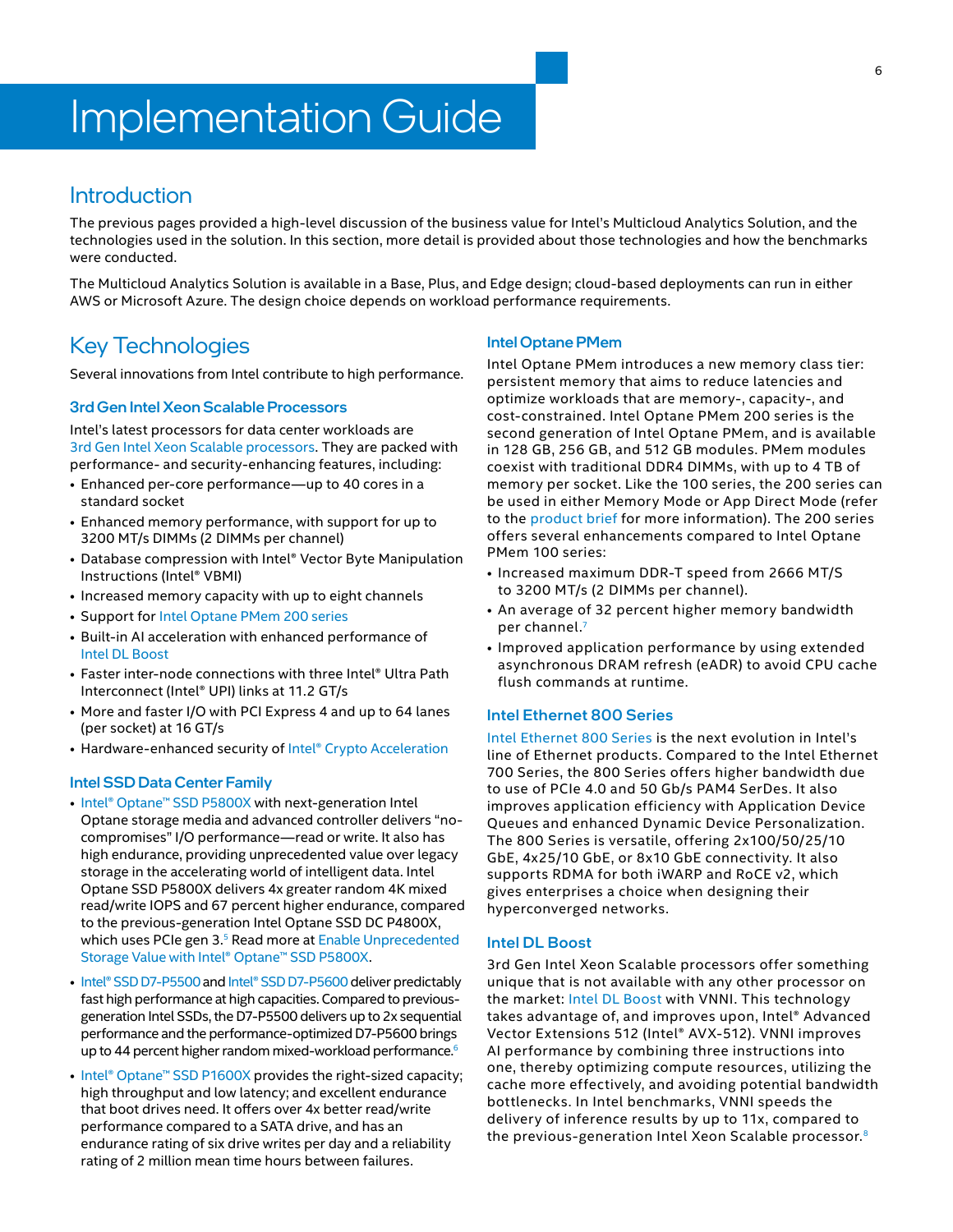#### <span id="page-6-0"></span>Intel® oneAPI Toolkit

Modern workload diversity necessitates architectural diversity; no single architecture is best for every workload. XPUs, including CPUs, GPUs, FPGAs, and other accelerators, are required to extract high performance. [Intel® oneAPI](https://www.intel.com/content/www/us/en/developer/tools/oneapi/overview.html#gs.hhezic) products deliver the tools needed to deploy applications and solutions across these architectures. Its set of complementary toolkits a base kit and specialty add-ons—simplify programming and help developers improve efficiency and innovation. The core Intel oneAPI DPC++ Compiler and libraries implement the oneAPI industry specifications available at [oneapi.io](https://www.oneapi.io/).

Intel oneAPI Base Toolkit is a foundational kit that enables developers of all types to build, test, and deploy performancedriven, data-centric applications across a wide variety of architectures. In addition, there are domain-specific toolkits that can be used for specialized workloads that are powered by or based on the oneAPI Base Toolkit. Examples include:

**Table 1.** Hardware Bill of Materials for Base and Plus On-premises Domains

- Intel® AI Analytics Toolkit for accelerating end-to-end machine-learning and data science pipelines:
- Intel® Optimization for TensorFlow
- PyTorch Optimized for Intel® Technology
- Intel® Distribution for Python
- Intel<sup>®</sup> Optimization of Modin
- Model Zoo for Intel® Architecture
- Intel® AI Quantization Tools for TensorFlow
- Intel® Distribution of OpenVINO™ Toolkit for deploying high-performance inference applications from device to cloud. This toolkit includes:
	- n OpenCV: Optimized Functions for Intel® Accelerators
	- Intel® Deep Learning Deployment Toolkit
- Inference Support
- Deep Learning Workbench
- Intel oneAPI DL Framework Developer Toolkit for building deep-learning frameworks or customizing existing ones. This toolkit includes:
	- Intel oneAPI Collective Communications Library
- Intel oneAPI Deep Neural Network Library

## Multicloud Analytics Solution Designs

The following tables describe the required and recommended components needed to build Base, Plus, Edge, and cloudbased designs for the Multicloud Analytics Solution. The VMware Cloud Foundation Management Domain, required for on-premises and edge/remote workload deployments, can consist of up to 14 linked vCenter Servers to manage up to 14 Workload Domains and 1,000 ESXi nodes total in multiple clusters, per single SDDC. Base and Plus clusters permit up to 64 ESXi nodes each. The Edge design permits up to four nodes per VMware Cloud Foundation Remote Domain.

| <b>Component</b>                            | <b>Base Design (per node)</b>                                                                                            | <b>Plus Design (per node)</b>                                  | <b>Required or</b><br><b>Recommended</b>    |
|---------------------------------------------|--------------------------------------------------------------------------------------------------------------------------|----------------------------------------------------------------|---------------------------------------------|
| <b>CPU</b>                                  | 2x Intel® Xeon® Gold 6342 processor<br>(2.8 GHz, 24 cores)                                                               | 2x Intel® Xeon® Platinum 8362 processor<br>(2.8 GHz, 32 cores) | Required                                    |
| <b>Memory (DRAM)</b>                        | 512 GB (16x 32 GB DDR4 DRAM)                                                                                             | 256 GB (16x 16 DDR4 DRAM)                                      | Required                                    |
| Memory (Intel <sup>®</sup><br>Optane™ PMem) | N/A                                                                                                                      | 1024 GB (8 x 128 GB, PMem 200 series) <sup>a</sup>             | Recommended                                 |
| <b>Boot Drive</b>                           | 1x Intel® Optane™ SSD P1600X 118 GB                                                                                      | 1x Intel Optane SSD P1600X 118 GB                              | Recommended                                 |
| <b>Storage (Cache)</b>                      | 2x Intel® Optane™ SSD P5800X 400 GB                                                                                      | 2x Intel Optane SSD P5800X 800 GB                              | Reguired                                    |
| <b>Storage (Capacity)</b>                   | 4x Intel® SSD D7-P5510 3.84 TB<br>6x Intel SSD D7-P5510 3.84 TB                                                          |                                                                | Required                                    |
| <b>Network Adapter</b>                      | 1x Intel® Ethernet Adapter E810-CQDA2 (100 GbE)                                                                          | 2x Intel Ethernet Adapter E810-CQDA2 (100 GbE)                 | Recommended                                 |
| Top of the Rack<br>(ToR) Switch             | 100 GbE per port<br>Switch capabilities: Jumbo Frames, BGP                                                               | 100 GbE per port<br>Switch capabilities: Jumbo Frames, BGP     | Recommended                                 |
| <b>SD-WAN Appliance</b>                     | VMware SD-WAN Edge 3x00 Hardware Appliance<br>or<br>VMware SD-WAN Edge Virtual Appliance for ESXi (8-cores) <sup>b</sup> |                                                                | Required (1) or<br>Recommended<br>(HA pair) |

a Officially supported by VMware Cloud Foundation v4.3 and higher.

**b For all SD-WAN Edge model performance and feature comparisons, refer to the [VMware SD-WAN Edge platform specifications](https://sase.vmware.com/content/dam/digitalmarketing/vmware-sase/pdfs/sdwan-712-edge-platform-spec-ds-0320.pdf) datasheet.** 

#### **Table 2.** Hardware Bill of Materials for Edge Remote Domain

| <b>Component</b>          | <b>Verified Configuration (per node)</b>                                                           | <b>Alternative Configuration for</b><br><b>Demanding Workloads<sup>a</sup></b> | <b>Required for</b><br><b>Validation</b> |
|---------------------------|----------------------------------------------------------------------------------------------------|--------------------------------------------------------------------------------|------------------------------------------|
| <b>CPU</b>                | 2x Intel® Xeon® Gold 5215 processor<br>(2.5 GHz, 10 cores)                                         | 2x Intel® Xeon® Silver 4310 processor<br>(2.1 GHz, 12 cores)                   | Reguired                                 |
| Memory (DRAM)             | 192 GB (6x 32 GB DDR4 DRAM)                                                                        | 256 GB (8 x 32 GB DDR4 DRAM)                                                   | Reguired                                 |
| <b>Boot Drive</b>         | 1x Intel® SSD D3-S4510 240 GB                                                                      | 1x Intel® Optane™ SSD P1600X 118 GB                                            | Recommended                              |
| Storage (Cache)           | 1x Intel® SSD DC P4610 1.6 TB                                                                      | 1x Intel SSD DC P4610 1.6 TB                                                   | Reguired                                 |
| <b>Storage (Capacity)</b> | 4x Intel® SSD D3-S4510 1.92 TB                                                                     | 4x Intel SSD D3-S4510 1.92 TB                                                  | Recommended                              |
| <b>Network Adapter</b>    | 1x Intel® Ethernet Adapter X722-DA2 (2x 10GbE, SFP+) 1x Intel Ethernet Network Adapter E810-XXVDA2 |                                                                                | Required                                 |
| <b>ToR Switch</b>         |                                                                                                    | 25 GbE per port (switch capabilities: Jumbo Frames, BGP)                       | Required                                 |
| <b>SD-WAN Appliance</b>   |                                                                                                    | VMware SD-WAN Edge 6x0 Hardware Appliance                                      | Required                                 |

<sup>a</sup> This configuration has not been verified by Intel as a reference architecture but offers the latest technologies from Intel to support data-intensive and performance-sensitive edge workloads.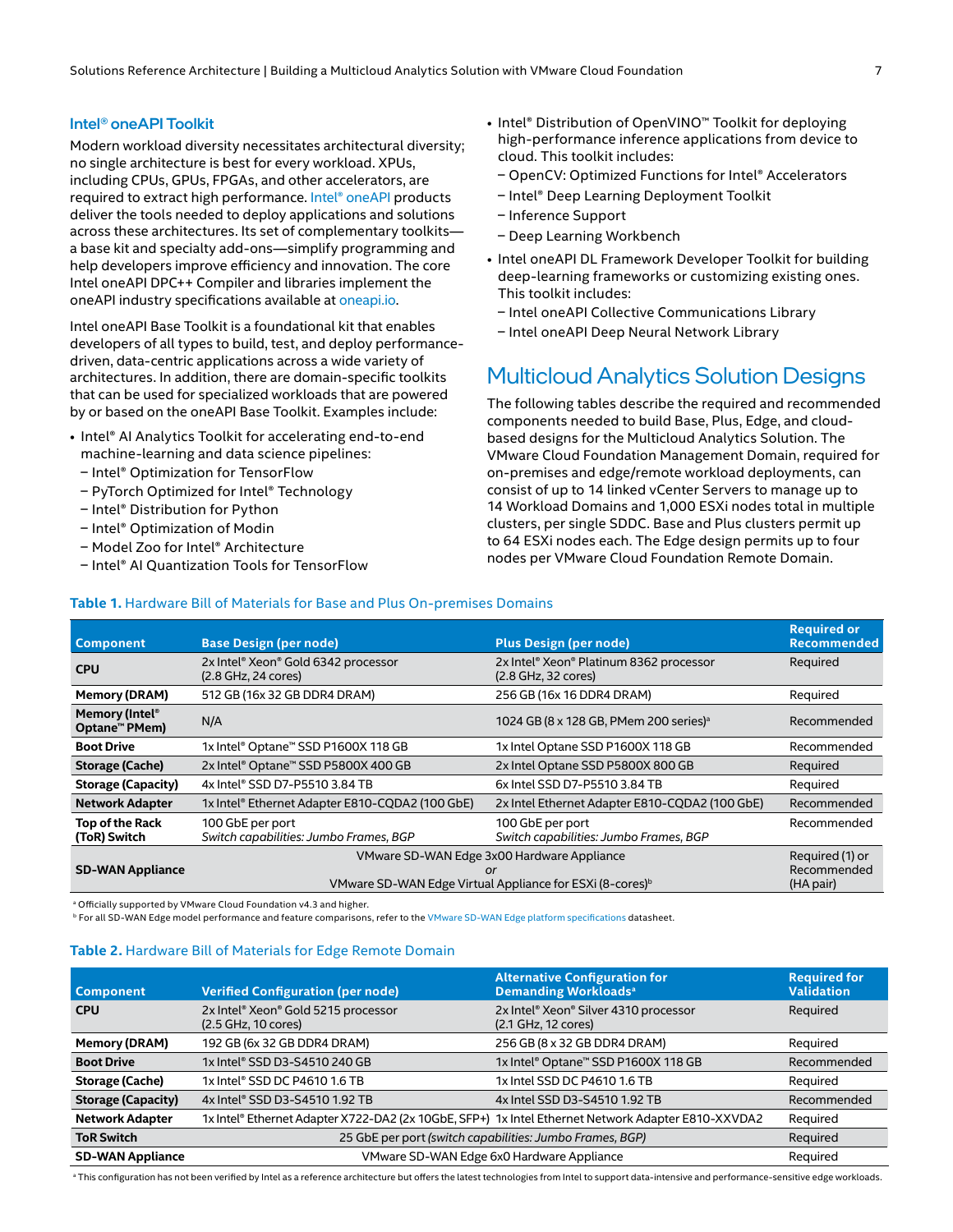| <b>Component</b>                       | <b>Verified Configuration (per node)</b>                   | <b>Alternative Configuration for</b><br><b>Demanding Workloads</b> <sup>a</sup> | <b>Required or</b><br><b>Recommended</b> |
|----------------------------------------|------------------------------------------------------------|---------------------------------------------------------------------------------|------------------------------------------|
| <b>CPU</b>                             | 2x Intel® Xeon® Gold 6248 processor<br>(2.5 GHz, 24 cores) | 2x Intel® Xeon® Gold 5318Y processor<br>(2.1 GHz, 24 cores)                     | Required                                 |
| <b>Memory (DRAM)</b>                   | 128 GB (8x 16 GB DDR4 DRAM)                                | 128 GB (4x 32 GB DDR4 DRAM)                                                     | Required                                 |
| <b>Memory</b><br>(Intel® Optane™ PMem) | 512 GB<br>(4x 128 GB, Intel Optane PMem 100 series)        | 512 GB<br>(4x 128 GB, Intel Optane PMem 200 series)                             | Recommended                              |
| <b>Boot Drive</b>                      | 1x Intel® SSD D3-S4510 240 GB                              | 1x Intel® Optane™ SSD P1600X 118 GB                                             | Recommended                              |
| <b>Storage (Cache)</b>                 | 2x Intel® Optane™ SSD DC P4800X 375 GB                     | 2x Intel Optane SSD P5800X 800 GB                                               | Required                                 |
| <b>Storage (Capacity)</b>              | 6x Intel® SSD P4510 4 TB                                   | 6x Intel® SSD D7-P5510 Series 3.84 TB                                           | Required                                 |
| <b>Network Adapter</b>                 | 1x Intel® Ethernet Adapter E810-CQDA2 (100 GbE)            |                                                                                 | Recommended                              |
| <b>ToR Switch</b>                      | 100 GbE per port (switch capabilities: Jumbo Frames, BGP)  |                                                                                 | Recommended                              |

**Table 3.** Hardware Bill of Materials for Management Domain (required for on-premises and edge deployments)

<sup>a</sup> This configuration has not been verified by Intel as a reference architecture but offers the latest technologies from Intel to support data-intensive and performance-sensitive edge workloads.

#### <span id="page-7-0"></span>**Table 4.** Public CSP Details

| <b>Cloud Service</b><br><b>Provider</b> | <b>Instance</b><br>Type | <b>Workload</b><br><b>Characteristics</b>            |
|-----------------------------------------|-------------------------|------------------------------------------------------|
| <b>AWS</b>                              | 13.metal<br>13en.metal  | General-purpose clusters<br>Data-intensive workloads |
| <b>Microsoft Azure</b>                  | AV36                    | Balanced configuration with<br>all-flash storage     |

#### **Table 5.** Software Requirements (all required)

| <b>Software</b>                                   | <b>Version</b> | <b>Build Number</b>        |
|---------------------------------------------------|----------------|----------------------------|
| <b>VMware Cloud Foundation</b>                    | 4.3.0          | 18433963                   |
| <b>Cloud Builder VM</b>                           | 4.3.0          | 18433963                   |
| <b>VMware ESXi Hypervisor</b>                     | 7.0 Update 2a  | 17867351                   |
| <b>VMware vSAN</b>                                | 7.0 Update 2a  | Included in<br>ESXi bundle |
| VMware vCenter Server Appliance 7.0 Update 2c     |                | 18356314                   |
| <b>VMware NSX-T Data Center</b>                   | 3.1.3          | 18328989                   |
| <b>SDDC Manager</b>                               | 4.3.0          | 18433963                   |
| <b>VMware vRealize Suite</b><br>Lifecycle Manager | 8.4.1          | 17513665                   |
| <b>VMware Tanzu Kubernetes</b>                    | v1.19/v.1.20   | N/A                        |

#### **Table 6.** Platform and Software Settings

| <b>Software</b>                   | <b>Base/Plus</b> | <b>Edge</b>     | <b>Management</b> | <b>Required or</b><br><b>Recommended</b> |
|-----------------------------------|------------------|-----------------|-------------------|------------------------------------------|
| TPM 2.0 or Intel® PTT             | Enabled          | Enabled         | Enabled           | Recommended                              |
| Intel® Volume Management Device   | Enabled          | Enabled         | Enabled           | Recommended                              |
| Intel® Hyper-Threading Technology | Enabled          | Enabled         | Enabled           | Reguired                                 |
| Intel® Turbo Boost Technology     | Enabled          | Enabled         | Enabled           | Required                                 |
| <b>Uncore Frequency Scaling</b>   | Enabled          | Enabled         | Enabled           | Recommended                              |
| <b>Power Management Settings</b>  | Performance      | Balanced        | Performance       | Recommended                              |
| <b>Secure Boot</b>                | Enabled          | Enabled         | Enabled           | Recommended                              |
| <b>vSAN Disk Groups</b>           | 2 per host       | per host (min.) | 2 per host        | Required                                 |

#### **Table 7.** Firmware Versions (all required)

| Ingredient                                 | <b>Base/Plus</b>                     | Edge                                    | <b>Management</b>                       | <b>Required or</b><br><b>Recommended</b> |
|--------------------------------------------|--------------------------------------|-----------------------------------------|-----------------------------------------|------------------------------------------|
| <b>BIOS</b>                                | SE5C6200.86B.0022.<br>D64.2105220049 | SE5C620.86B.02.<br>01.0010.010620200716 | SE5C620.86B.02.<br>01.0010.010620200716 | Required                                 |
| <b>BMC</b>                                 | 2.81.76f13ccc                        | 2.37.1f190479                           | 2.37.1f190479                           | Reguired                                 |
| <b>ME</b>                                  | 04.04.04.56                          | 04.01.04.339                            | 04.01.04.339                            | Reguired                                 |
| <b>SDR</b>                                 | 0.35                                 | 1.98                                    | 1.98                                    | Required                                 |
| <b>CPU</b> microcode                       | 0x0d0002b1                           | 0x04002f01                              | 0x05002f01                              | Reguired                                 |
| Intel® Optane™ SSD P5800X firmware         | L0310100 or later                    | N/A                                     | L0310100 or later                       | Required                                 |
| Intel® SSD D7-P5510 firmware               | JCV10100 or later                    | N/A                                     | JCV10100 or later                       | Required                                 |
| Intel® SSD D3-S4510 firmware               | N/A                                  | XCV10132 or later                       | N/A                                     | Required                                 |
| Intel® SSD DC P4610 firmware               | N/A                                  | VDV10152 or later                       | N/A                                     | Required                                 |
| Intel® Network Adapter E810 firmware (NVM) | 2.40 or later                        | 2.40 or later                           | 2.40 or later                           | Reguired                                 |
| Intel® X722 Network Adapter firmware (NVM) | N/A                                  | 6.80 or later                           | N/A                                     | Required                                 |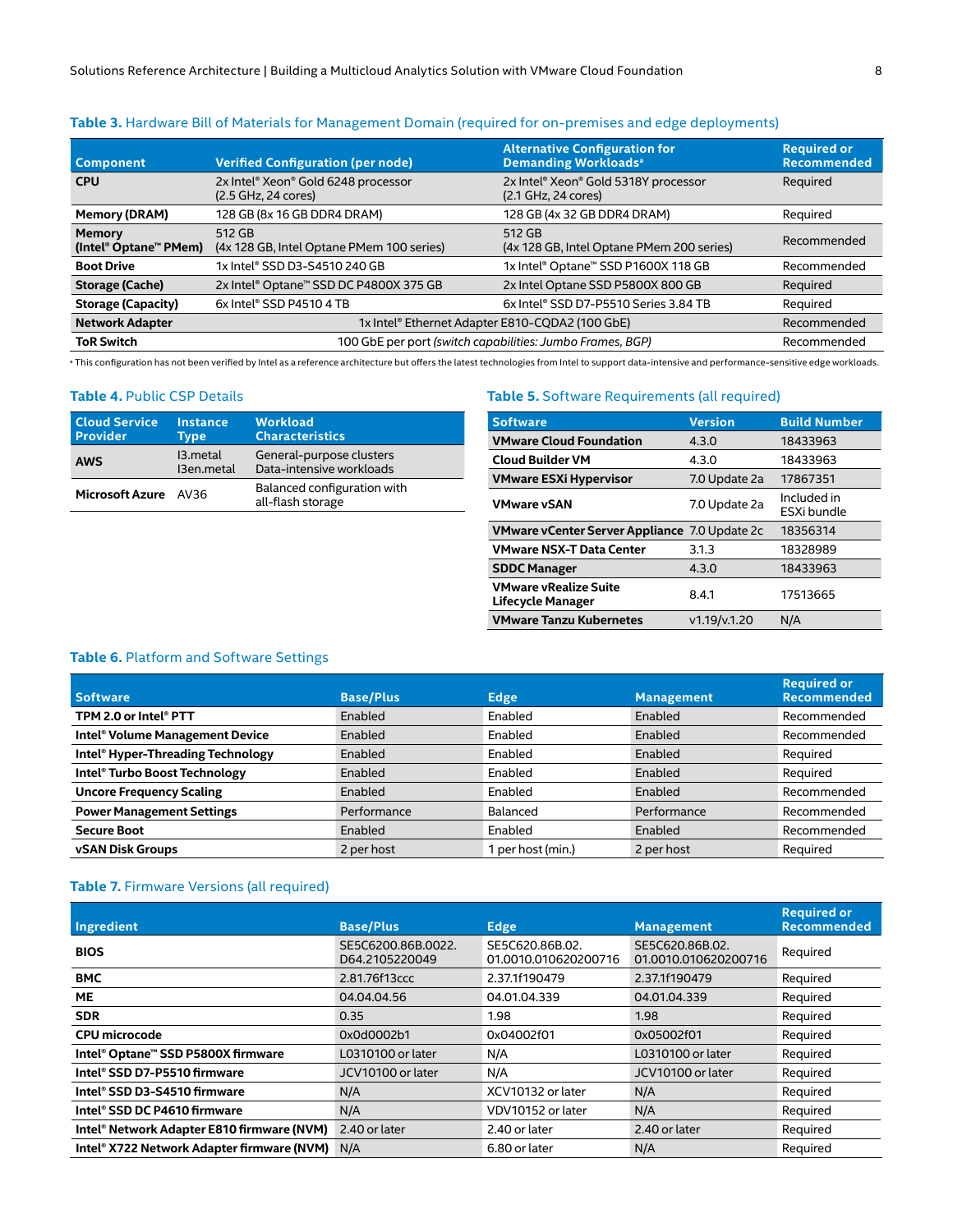## <span id="page-8-0"></span>**Security**

For all Intel® architecture-based solutions, we recommend installing the Trusted Platform Module (TPM) and enabling Secure Boot, which allows administrators to secure platforms for a trusted (measured) boot with known trustworthy (measured) firmware and OS. The TPM also enables local and remote attestation by third parties to advertise such known good conditions (assuming the presence of Intel® Trusted Execution Technology).

## Infrastructure Overview

#### VMware Cloud Foundation On-Premises

#### Cloud Builder

This is the virtual appliance (VM) used for automated deployment of the entire Management Domain software stack.

#### VMware SDDC Manager

SDDC Manager manages the bring-up of the VMware Cloud Foundation system, creates and manages Workload Domains, and performs lifecycle management to keep the software components up to date. SDDC Manager also monitors the logical and physical resources of VMware Cloud Foundation.

#### VMware vSphere with Tanzu

VMware vSphere extends virtualization to storage and network services and adds automated, policy-based provisioning and management. vSphere is the starting point for building an SDDC platform. VMware vSphere with Tanzu enables streamlined development, agile operations, and accelerated innovation for all enterprise applications. It consists of two core components: ESXi and vCenter Server. ESXi is the virtualization platform used to create and run VMs and virtual appliances, while vCenter Server manages multiple ESXi hosts as clusters, using shared pool resources.

VMware vSphere with Tanzu Workload Management enables the deployment and operation of compute, networking, and storage infrastructure for VMware TKG Service. It makes it possible to use vSphere as a platform for running Kubernetes workloads natively on the hypervisor layer.

#### VMware TKG Service for vSphere

This reference architecture uses the VMware TKG Service for vSphere offering, which is now integrated with vSphere 7.0 and is available starting from VMware Cloud Foundation 4.0. Kubernetes workloads may run directly on ESXi hosts, and upstream Kubernetes clusters can be created and operated within dedicated resource pools by using the TKG Service. Check the [vSphere with Tanzu](https://www.vmware.com/products/vsphere/vsphere-with-tanzu.html) product webpage for a more high-level overview.

TKG is also available in other offerings (besides vSphere). These offerings can be used to provision and manage the lifecycle of Tanzu Kubernetes clusters, which are the proprietary installations of Kubernetes open-source software, built and supported by VMware. To learn more about TKG offerings, consult the [VMware Tanzu Kubernetes](https://docs.vmware.com/en/VMware-Tanzu-Kubernetes-Grid/index.html)  [Grid documentation](https://docs.vmware.com/en/VMware-Tanzu-Kubernetes-Grid/index.html) main page.

#### VMware NSX-T Data Center

NSX-T Data Center (formerly NSX-T) is the network virtualization platform that enables a virtual cloud network with a software-defined approach. It works like a network hypervisor to reproduce a complete set of Layer 2 through Layer 7 networking services: routing, switching, access control, firewalls, QoS, and DHCP in software. All these components can be used in any combination to create isolated virtual networks on demand. The services can then be extended to a variety of endpoints within and across clouds. Starting with VMware Cloud Foundation 4.0, both Management and Workload Domain types support the NSX-T Data Center platform.

#### VMware vRealize Suite

VMware vRealize Suite is a multicloud management solution that provides IT organizations with a modern platform for infrastructure automation, consistent operations, and governance based on DevOps and machine-learning principles.

#### Multicloud Offerings with VMware Cloud

VMware Cloud on AWS (VMC) and Azure VMware Solution (AVS) are the hybrid cloud solutions that allow easy extension, migration, and modernization of applications, and protection of applications in the public cloud. Both VMC and AVS infrastructures are delivered by the same vSphere-based SDDC stack that is used on-premises. The solutions take advantage of existing tools, processes, and familiar VMware technologies, along with native integration with AWS or Microsoft Azure services. This makes it easy to adopt, greatly reduces service disruption associated with migrating critical services to the cloud, and eliminates the need for rearchitecting the environment to suit a public cloud infrastructure.

The enterprise-grade infrastructure is delivered as a service, and has preconfigured vSAN storage, networking, compute, and security. VMC can also autoscale nodes as needed, depending on CPU, memory, and storage requirements. For AVS, extending the existing cluster or adding clusters is also supported.

#### Tanzu on VMware Cloud

VMware TKG is a multicloud Kubernetes footprint that you can run in the public cloud on Amazon AWS and Microsoft Azure, as a part of VMware Tanzu Standard or Advanced editions. Both editions are fully commercially supported by VMware when deployed to VMC and AVS (as well as to native public clouds such as AWS and Azure).

To operate a consistent Kubernetes distribution across each public cloud environments and enable centralized control across your entire Kubernetes estate, Tanzu Standard edition is the right choice. To run custom, containerized applications on Kubernetes at scale, Tanzu Advanced edition is a more suitable solution—it addresses the operational requirements for security, visibility, and manageability across clouds, while enabling development teams with self-service access to resources and automated functions, such as container builds.

Refer to the [Compare VMware Tanzu Editions](https://tanzu.vmware.com/tanzu/compare) webpage for Standard versus Advanced feature comparison and FAQ.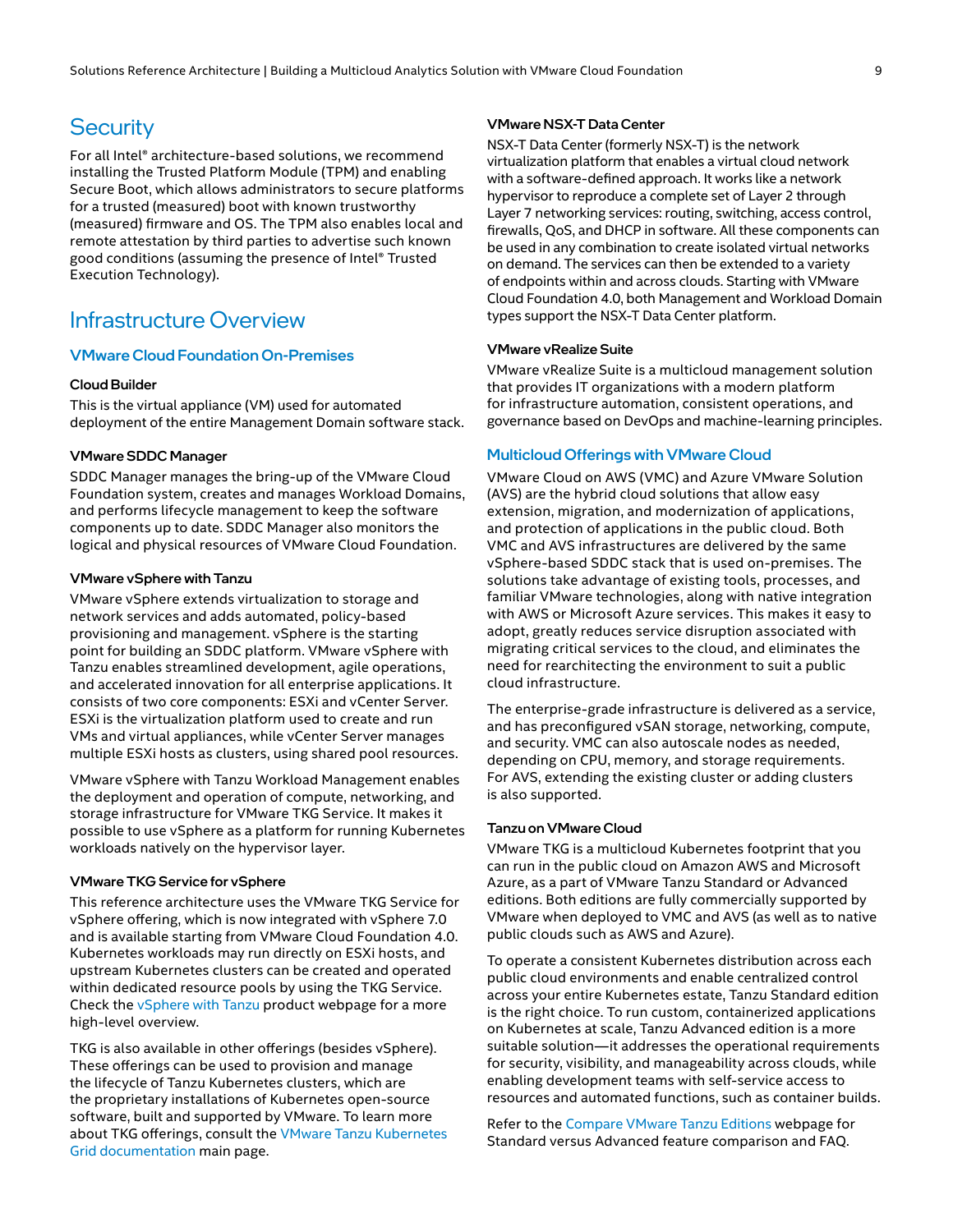## Use Case Implementation Guidelines

## VMware Cloud Foundation Remote Workload

VMware Cloud Foundation Remote Clusters is a feature that enables the deployment of a Workload Domain or cluster at a remote site through SDDC Manager placed at the central location. This makes it possible to deploy and manage a full-stack lifecycle of the remote sites using a single SDDC Manager.

#### VMware SD-WAN and SASE Solutions

<span id="page-9-0"></span>VMware Cloud Foundation at the Edge

Domains/Clusters

VMware SD-WAN is a cloud-delivered software-defined WAN that enables enterprises to support application growth, network agility, and simplified branch and endpoint implementations. It also delivers high-performance, reliable access more securely to cloud services, private data centers, and software-as-a-service (SaaS)-based enterprise applications. The SD-WAN platform takes advantage of Intel® QuickAssist Technology (Intel® QAT), Data Plane Development Kit (DPDK), and Intel® Advanced Encryption Standard – New Instructions (Intel® AES-NI) features to deliver fast data-plane performance for virtualized SD-WAN, security, and other network functions. The ability to innovate and add features through updates to the SD-WAN software running on Intel architecture-based hardware helps organizations to meet evolving edge computing needs for application performance and reliability.

For more information about VMware SD-WAN, visit the [product webpage](https://sase.vmware.com/sd-wan).

With the shift to cloud adoption, enterprises have had to rethink the way security is enforced and security providers have had to evolve how they deliver their services. This is where SASE comes in. According to Gartner, "SASE capabilities are delivered as a service, based upon the identity of the entity, real-time context, enterprise security policies, and continuous assessment of risk and trust throughout the sessions."[9](#page-22-8) The SASE model consolidates network and security into a cloud-delivered service that is fast, reliable, and software-defined—meaning SASE combines network-as-a-service and security-as-a-service.

VMware's SASE solution delivers secure, optimal, and automated access to applications and workloads in the cloud by extending software-defined networking and security to the doorstep of major IaaS and SaaS providers. Cloudnative VMware SASE protects users, apps, and distributed workloads against threats by harnessing the power of zerotrust network access (ZTNA), SD-WAN, and a next-generation secure web gateway (SWG). Global points of presence (PoPs), strategically distributed around the world, serve as an on-ramp to SaaS and other cloud services to easily scale organizations' SASE needs.<sup>10</sup>

For more details about VMware SASE, visit the product [webpage.](https://sase.vmware.com/sase)

#### Deep-Learning Inference

The VMs on which the benchmarks ran used one entire physical node available through VMware software. The VMs used 42 vCPUs for the Base configuration and 56 vCPUs for the Plus configuration, with Intel® Hyper-Threading Technology disabled (see [Appendix A](#page-21-1) for details on the software used for testing). We reserved 10 percent of server physical CPU cores for the proper operation of the VMware Cloud Foundation platform.

#### Retail at the Edge

To implement the given scenarios, we use a microservices architecture. Components have atomic roles and they are responsible for exchanging, processing, and storing data. Figure 5 shows a high-level overview of the system's architecture.



#### **Figure 5.** Microservices architecture with machine learning and deep learning.

To enable the architecture to support product recommendation, presence detection, and hesitance detection, we use both custom and third-party components. The system is built using frameworks and products such as FastAPI, Quarkus, Apache Kafka, and MQTT.

Model training for product recommendations is based on libraries and frameworks that are optimized for Intel architecture. A multicloud solution helps with high availability and reliability of the system. Because of a small message footprint, recommendations can be delivered both in the cloud and at the edge. Cloud applications are easily scalable. Depending on the number of stores and current traffic, the number of instances can change dynamically.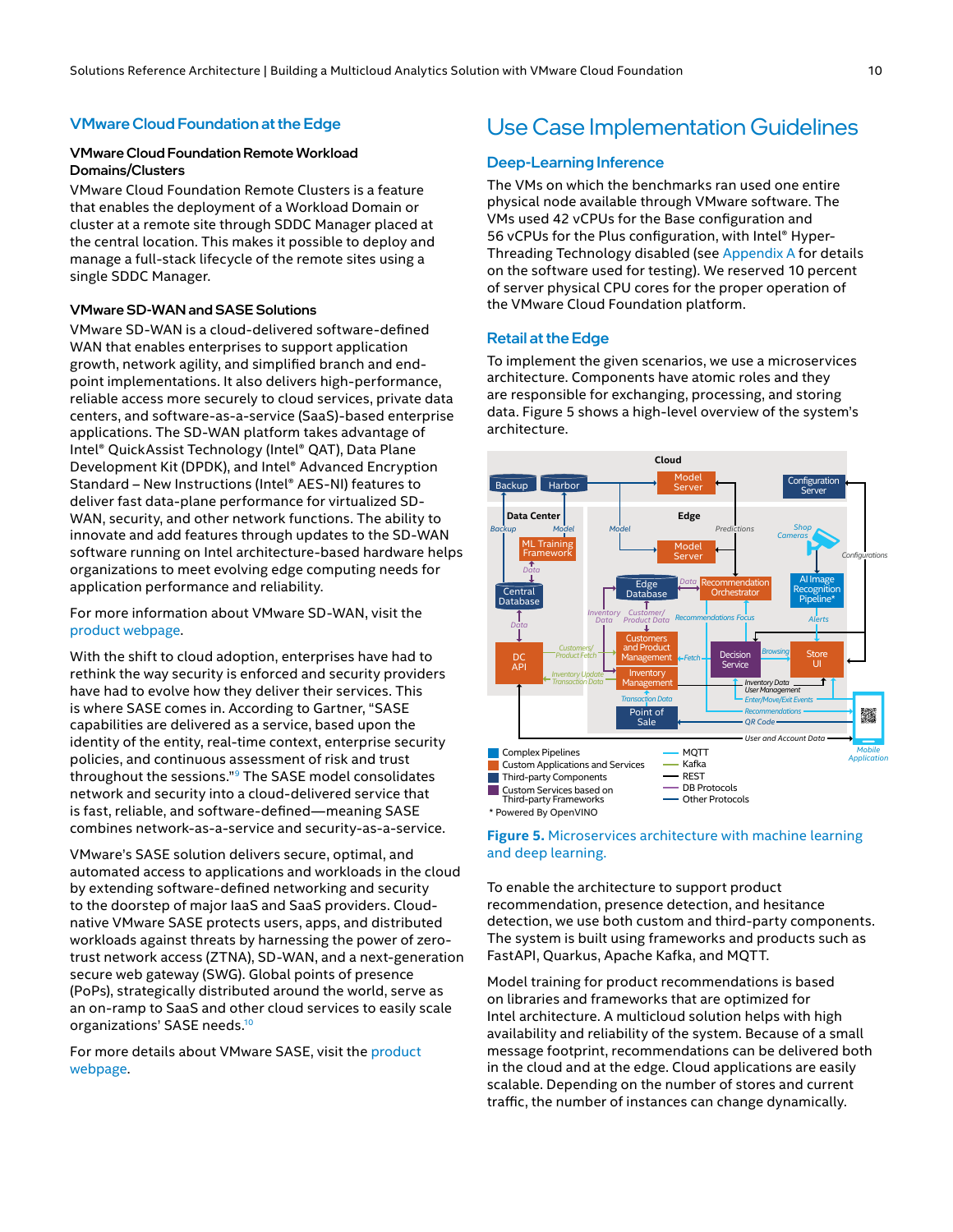<span id="page-10-0"></span>The image recognition service for presence detection uses the Intel Distribution of OpenVINO Toolkit and the OpenVINO Model Server. For this edge retail use case, a model from the OpenVINO Toolkit's Open Model Zoo repository can be used. It is also possible to create a new model or retrain an existing one. Deep-learning inference and image capturing are performed at the edge, so there is no additional network latency. The process is optimized and utilizes Intel DL Boost features.

For detecting user indecision, the system uses a rule-based engine, which in the absence of training data is a simple and fast solution. The system collects customers' behavior for further analysis and potential machine-learning usage.

## Deployment Blocks

The goal of using solutions like VMware Cloud Foundation, NSX-T Data Center, TKG Service, and vSAN is to transform the legacy data center into an SDDC, where administrators can define, deploy, and manage clusters and resources based on actual demand from end users. Each of the mentioned components is a standalone product and may be used independently.

#### VMware Cloud Foundation

VMware Cloud Foundation is an integrated software platform that automates the deployment and lifecycle management of a complete SDDC on a standardized hyperconverged architecture. VMware Cloud Foundation consists of several core components (see Figure 6):

- VMware vSphere for compute virtualization
- VMware NSX-T Data Center for network virtualization
- VMware vSAN for storage virtualization
- Tanzu Mission Control for workload management
- VMware vRealize Suite for cloud monitoring

VMware Cloud Foundation allows organizations to build enterprise-ready cloud infrastructure for the private and public cloud. The standard architecture model for VMware Cloud Foundation includes a dedicated Management Domain (one per instance) for all management components and up to 14 virtual infrastructure Workload Domains created by the end user.



**Figure 6.** VMware Cloud Foundation logical view. (The logical view is the same for 4.0-4.3.) Source: [docs.vmware.com/en/VMware-Cloud-Foundation/4.2/vcf-42](https://docs.vmware.com/en/VMware-Cloud-Foundation/4.2/vcf-42-introducing/GUID-7EBCC024-9604-4064-90A1-4851A78F7641.html) [introducing/GUID-7EBCC024-9604-4064-90A1-4851A78F7641.html](https://docs.vmware.com/en/VMware-Cloud-Foundation/4.2/vcf-42-introducing/GUID-7EBCC024-9604-4064-90A1-4851A78F7641.html)

#### Management Domain

The Management Domain is a special-purpose Workload Domain that is used to host the infrastructure components needed to instantiate, manage, and monitor the VMware Cloud Foundation infrastructure. It is automatically created using the Cloud Builder on the first rack in the VMware Cloud Foundation system during bring-up. It contains management components such as SDDC Manager, vCenter Server, NSX-T Management Cluster, and optional components from VMware vRealize Suite.

The Management Domain uses vSAN as primary storage and requires a minimum of four nodes to work properly. When more racks are added to the system, the Management Domain automatically integrates those additional components.

#### Workload Domains

Workload Domains are a logical grouping of private cloud capacity that are provisioned automatically by SDDC Manager. Each Workload Domain is administered and patched independently and has its own compute, storage, and network resources to consume. All the tasks related to the Workload Domains are performed using the SDDC Manager web interface. This includes the creation, expansion, and deletion of Workload Domains, along with physicalinfrastructure monitoring and management. For more information, review the FAQ for [VMware Cloud Foundation](https://www.vmware.com/content/dam/digitalmarketing/vmware/en/pdf/datasheet/products/vmware-cloud-foundation-faq.pdf).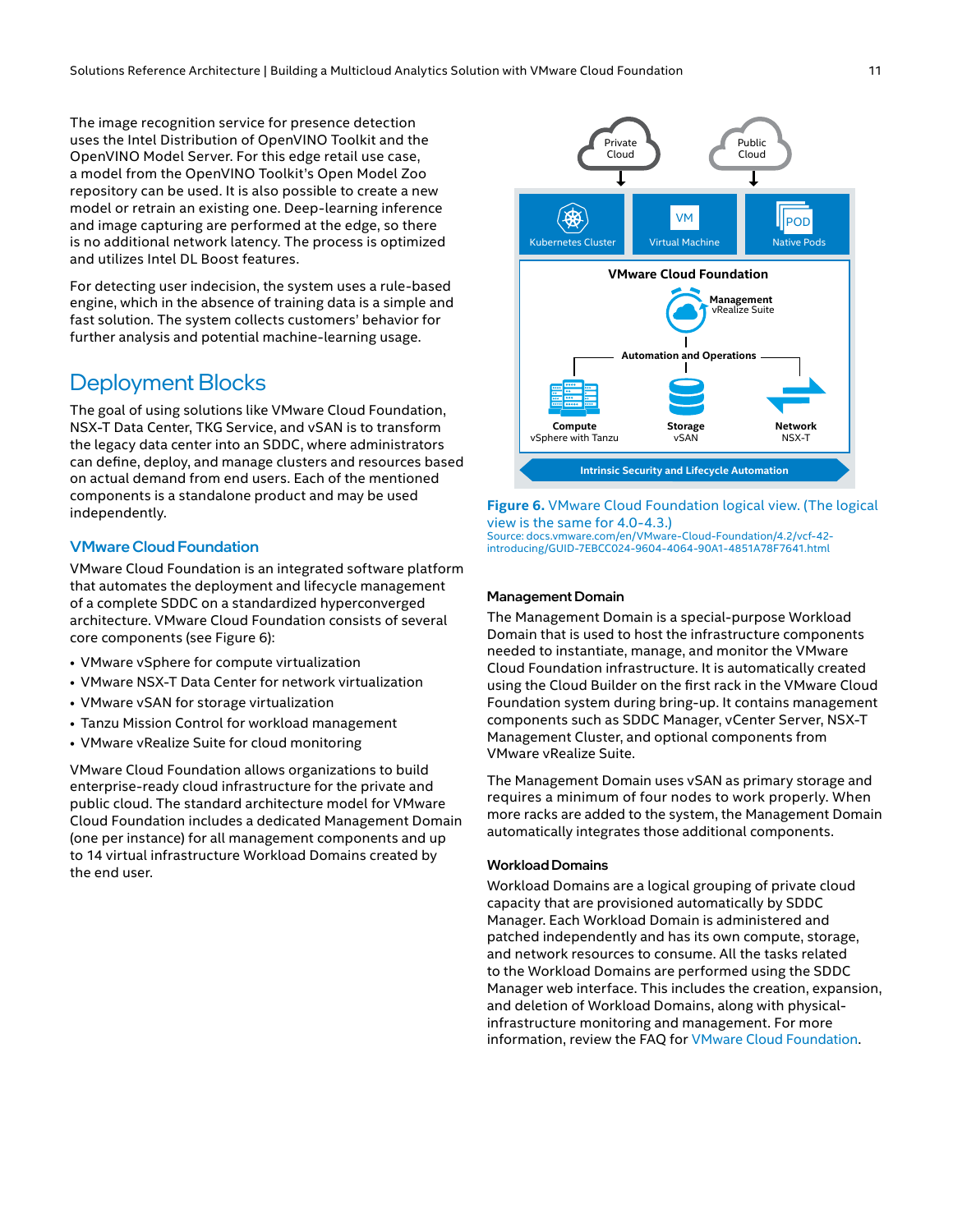#### VMware vSAN

VMware vSAN is storage virtualization software—fully integrated with VMware vSphere—that joins all storage devices across a vSphere cluster into a shared data pool (see Figure 7). vSAN eliminates the need for external shared storage.



**Figure 7.** VMware vSAN combines storage devices into a shared data pool.

#### VMware NSX-T Data Center

NSX-T Data Center 3.1 includes a variety of new features for virtualized networking and security for private, public, and multicloud. These include NSX-T Federation enhancements, simplified migration from legacy NSX-V product to NSX-T, Distributed IPS enhancements, improved lifecycle management, and monitoring.

Starting from version 3.0, NSX-T Data Center can run on the vSphere Distributed Switch (VDS) version 7.0 on vSphere. The N-VDS NSX-T host switch that was used in the previous releases will be deprecated in a future release; however, it will still remain as a switch on KVM and for bare-metal workloads.

Another feature, beginning with the NSX-T Data Center 3.0 release, is support for Intel QAT provided on bare-metal servers. Intel QAT provides the hardware acceleration for various cryptography operations. NSX-T Edge takes advantage of Intel QAT to improve VPN performance.<sup>[11](#page-22-10)</sup> For the list of changes introduced by the NSX-T Data Center 3.1 release, refer to the [What's New section of the release notes.](https://docs.vmware.com/en/VMware-NSX-T-Data-Center/3.1/rn/VMware-NSX-T-Data-Center-31-Release-Notes.html)

#### NSX-T Data Center Components

The main components of VMware NSX-T Data Center are NSX Manager, NSX Controllers, and NSX Edge gateways:

- **NSX Manager** is a centralized component of NSX that is used for network management. This virtual appliance provides the GUI and the RESTful APIs for creating, configuring, orchestrating, and monitoring NSX-T Data Center components. NSX Manager is the management plane for the NSX-T Data Center ecosystem.
- **NSX Controllers** are a distributed state-management system used to overlay transport tunnels and control virtual networks, which can be deployed as VMs on

VMware ESXi or KVM hypervisors. The NSX Controller manages all logical switches within the network, and it handles information about VMs, hosts, switches, and virtual segments. Using three controller nodes ensures data redundancy in case one NSX Controller node fails.

• **NSX Edge** is a gateway service that provides access to physical and virtual networks for VMs. It can be installed as a distributed virtual router or as a services gateway. The following services can be provided: dynamic routing, firewalls, network address translation (NAT), DHCP, VPNs, load balancing, and high availability. NSX Edge can connect to two transport zones—one for overlay and the other for north-south peering with external devices (see Figure 8).



#### **Figure 8.** VLAN and Overlay Transport Zones using VMware NSX-T Data Center.

Source: [docs.vmware.com/en/VMware-NSX-T-Data-Center/2.3/com.vmware.](https://docs.vmware.com/en/VMware-NSX-T-Data-Center/2.3/com.vmware.nsxt.install.doc/GUID-F47989B2-2B9D-4214-B3BA-5DDF66A1B0E6.html) [nsxt.install.doc/GUID-F47989B2-2B9D-4214-B3BA-5DDF66A1B0E6.html](https://docs.vmware.com/en/VMware-NSX-T-Data-Center/2.3/com.vmware.nsxt.install.doc/GUID-F47989B2-2B9D-4214-B3BA-5DDF66A1B0E6.html)

Transport zones define which hosts and which VMs can participate in the use of a given network. There are two main transport zones that define the limits of logical network distribution on the NSX Edge:

- **The Overlay Transport Zone** provides east/west traffic in an overlay/tunnel between VMs, ESXi hosts, and NSX-T Edges using GENEVE encapsulation.
- **The VLAN Transport Zone** connects NSX Edge uplinks to the physical routers/switches. It provides north/south traffic between the overlay network and the external networks. It is sometimes referred as the uplink network.

#### vSphere with Tanzu

When vSphere with Tanzu is enabled on a vSphere cluster, it creates a Kubernetes control plane within the hypervisor layer. This layer provides objects that enable the capability to run Kubernetes workloads within ESXi. This control plane is called a Supervisor Cluster. It runs on top of an SDDC layer that consists of ESXi nodes for compute, NSX-T Data Center for networking, and vSAN for shared storage. The shared storage is used as persistent volumes for vSphere Pods, VMs running within the Supervisor Cluster, and pods within the Tanzu Kubernetes clusters. When a Supervisor Cluster is created, the vSphere administrator can create namespaces within it (Supervisor Namespaces) to provide access to DevOps engineers, who then can run workloads consisting of containers operating inside vSphere Pods or create Tanzu Kubernetes clusters.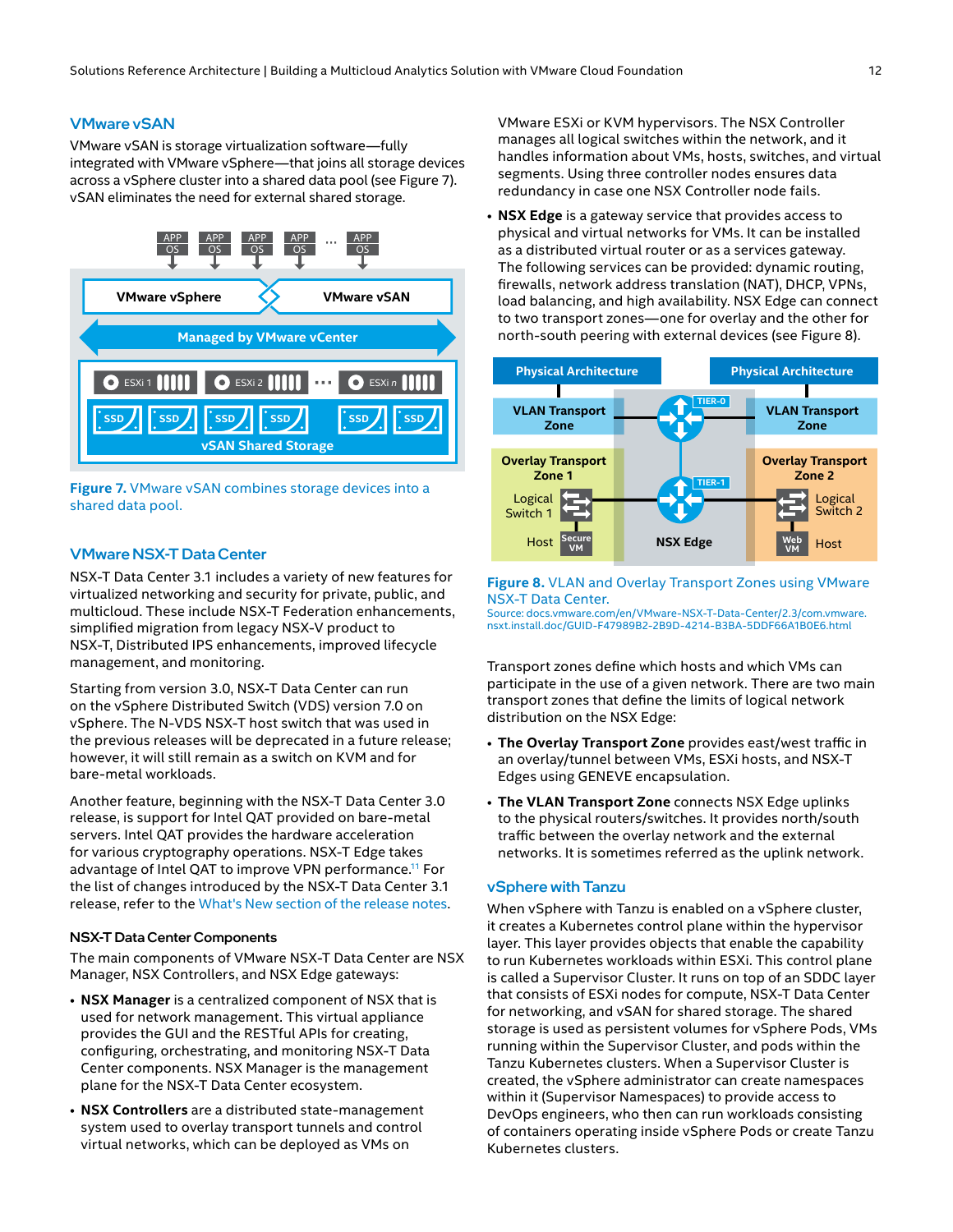#### vSphere Pods

A vSphere Pod is a new construct introduced by vSphere with Tanzu. It is an equivalent of a Kubernetes Pod. A vSphere Pod is a VM running one or more containers with a small footprint. Each vSphere Pod is an object in vCenter Server; for networking needs, vSphere Pods use the topology provided by NSX-T Data Center. In this Reference Architecture, we concentrate on using TKG clusters instead of [vSphere](https://docs.vmware.com/en/VMware-vSphere/7.0/vmware-vsphere-with-tanzu/GUID-04D08757-D761-4AFC-8F9A-7AAC9964DC69.html) Pods. For more information, read about vSphere [Pods versus Tanzu Kubernetes clusters.](https://docs.vmware.com/en/VMware-vSphere/7.0/vmware-vsphere-with-tanzu/GUID-04D08757-D761-4AFC-8F9A-7AAC9964DC69.html)

#### Supervisor Cluster Architecture

An overview of the Supervisor Cluster architecture is shown in Figure 9. Aside from the regular ESXi components, there are some new elements:

- The Spherelet process is a kubelet that is ported natively to ESXi and allows the ESXi host to become part of the Kubernetes cluster.
- Kubernetes control plane VMs are a total of three loadbalanced machines for the Kubernetes control plane.
- Container Runtime Executive (CRX) includes a paravirtualized Linux kernel that works together with the hypervisor. CRX uses the same hardware virtualization techniques as VMs and has a VM boundary around it.
- Virtual Machine Service, Cluster API, and TKG Service are modules that run on the Supervisor Cluster and enable provisioning and management of Tanzu Kubernetes clusters.



**Figure 9.** Supervisor Cluster architecture. Source: [docs.vmware.com/en/VMware-vSphere/7.0/vmware-vsphere-with](https://docs.vmware.com/en/VMware-vSphere/7.0/vmware-vsphere-with-tanzu/GUID-3E4E6039-BD24-4C40-8575-5AA0EECBBBEC.html)[kubernetes/GUID-3E4E6039-BD24-4C40-8575-5AA0EECBBBEC.html](https://docs.vmware.com/en/VMware-vSphere/7.0/vmware-vsphere-with-tanzu/GUID-3E4E6039-BD24-4C40-8575-5AA0EECBBBEC.html)

#### Supervisor Namespace

This namespace allows the vSphere administrator to define the resource boundaries where vSphere Pods and Tanzu Kubernetes clusters are created when using the TKG Service. The administrator can set limits for CPU, memory, and storage as well as the number of Kubernetes objects that can run within the namespace. A resource pool is created per each namespace in vSphere. User permissions can be set to users and groups to allow access to namespaces using an identity source that is associated with vCenter Single Sign-on. After the namespace is created, configured with resources, and set with access for users, the namespace can be accessed to run Kubernetes workloads and create Tanzu Kubernetes clusters by using the TKG Service.

#### Tanzu Kubernetes Clusters

A Tanzu Kubernetes cluster (see Figure 10 on the next page) is a full distribution of the open-source Kubernetes software, signed and supported by VMware. You can use the TKG Service to provision Tanzu Kubernetes clusters on the Supervisor Cluster. The TKG Service API can be invoked by using kubectl and a YAML definition. Once deployed, Tanzu Kubernetes clusters can be accessed and used in the same way—and use the same tools—as a standard Kubernetes cluster. The entire Kubernetes environment may exist in parallel to any regular VMs in the cluster, as seen in Figure 10 (on the next page). Each namespace can be seen in the vSphere GUI as a Resource Pool.

From the logical overview, the Tanzu Kubernetes cluster exists within a Supervisor Cluster. vSphere with Tanzu consists of a single availability zone within a single geographic region. See Figure 11 on the next page for a general overview.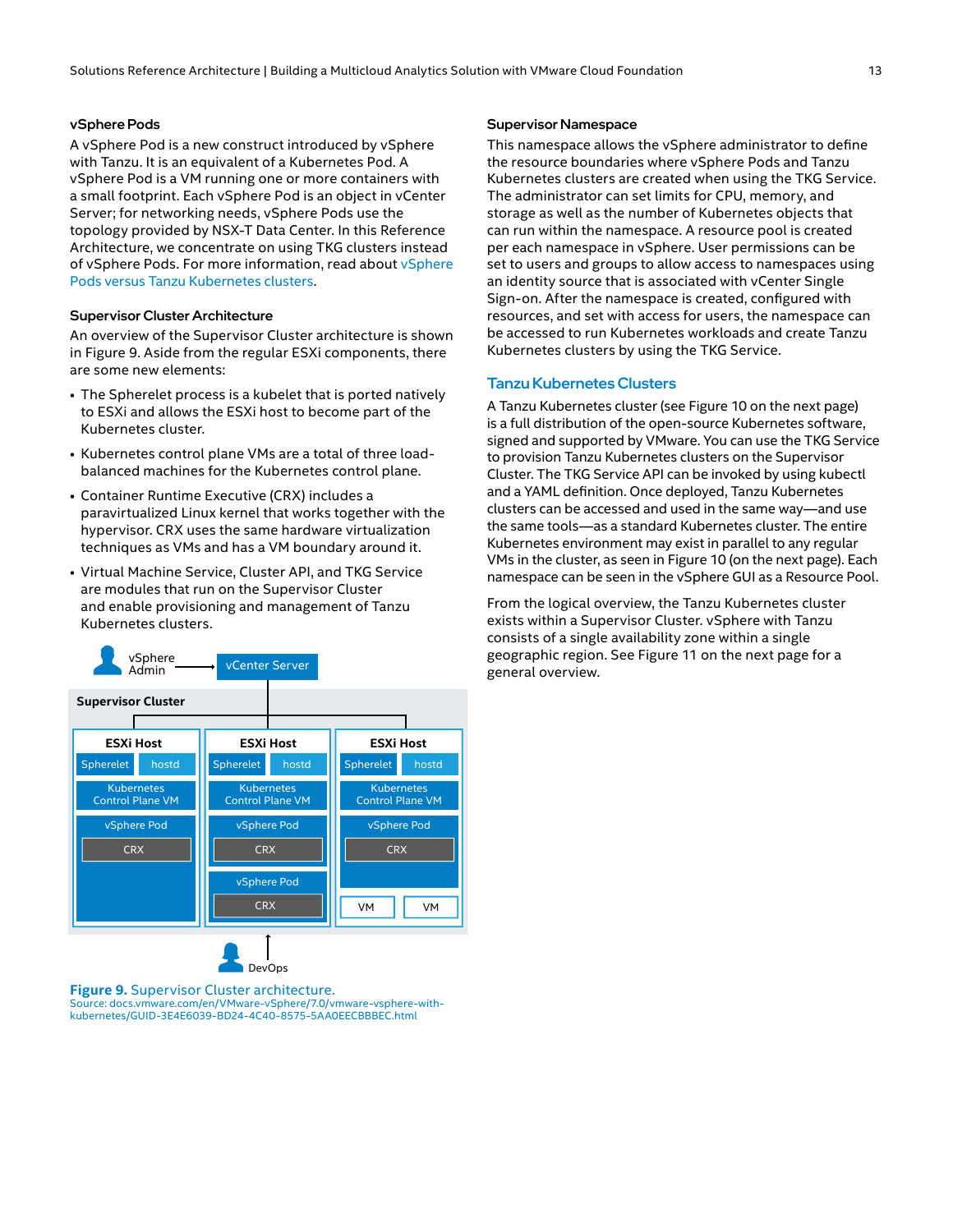

vSphere with Tanzu for Tanzu Kubernetes Clusters Example

**Figure 10.** An example of vSphere with Tanzu for Tanzu Kubernetes clusters. Source: [docs.vmware.com/en/VMware-vSphere/7.0/vmware-vsphere-with-kubernetes/GUID-3E4E6039-BD24-4C40-8575-5AA0EECBBBEC.html](https://docs.vmware.com/en/VMware-vSphere/7.0/vmware-vsphere-with-tanzu/GUID-3E4E6039-BD24-4C40-8575-5AA0EECBBBEC.html)

### Tanzu Kubernetes and VMware Cloud Foundation 4.x Overview



**Figure 11.** Tanzu Kubernetes and VMware Cloud Foundation 4.x overview. Source: [docs.vmware.com/en/VMware-Validated-Design/6.0/sddc-architecture-and-design-for-a-vsphere-with-kubernetes-workload-domain/GUID-D72DB286-](https://docs.vmware.com/en/VMware-Validated-Design/6.0/sddc-architecture-and-design-for-a-vsphere-with-kubernetes-workload-domain/GUID-D72DB286-1907-4AF6-A644-42FBAB2BB7C7.html) [1907-4AF6-A644-42FBAB2BB7C7.html](https://docs.vmware.com/en/VMware-Validated-Design/6.0/sddc-architecture-and-design-for-a-vsphere-with-kubernetes-workload-domain/GUID-D72DB286-1907-4AF6-A644-42FBAB2BB7C7.html)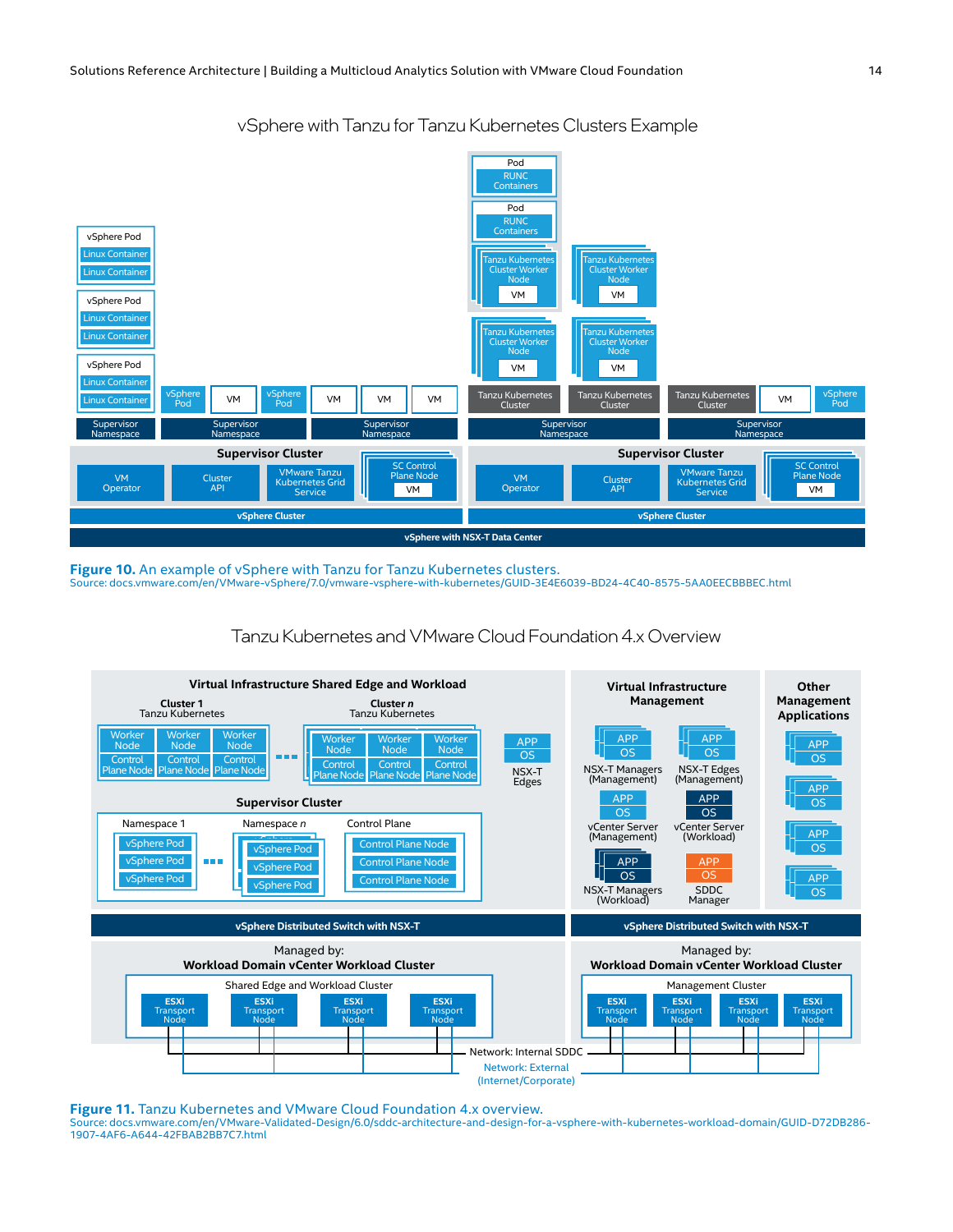#### VMware Cloud Foundation in the Public Cloud

VMware Cloud Foundation can be extended as a complete VMware solution in the public cloud (see Figure 12), such as on AWS or Azure. A cloud deployment consists of the same components as the on-premises environment—vSphere, vSAN, NSX-T Data Center, and vRealize—allowing rapid extension, migration, and protection of a regular VMware environment directly to the public cloud, along with seamless integration for deployment of Kubernetes. Optionally, with additional tools and add-ons (HCX and Hybrid Linked Mode), it provides methods of VM migration to and from the cloud. Cloud deployments have two distinctive pre-configured regions: one for management and one for the customer. VMware is responsible for the management portion and customers control the operational portion. Users have very limited access to the management resources and settings but can manage workloads from the compute resource pool.



**Figure 12.** Components of VMware Cloud in the public cloud. Source: [youtube.com/watch?v=Ol7rNfkZT2c](https://www.youtube.com/watch?v=Ol7rNfkZT2c)

On the network level, two gateways provide connectivity to VMware Cloud Foundation.

• The Management Gateway (MGW) enables users to connect to the management layer (vCenter, ESXi hosts, NSX-T Data Center, and optional SRM and HCX Managers), which uses a dedicated management subnet and restricted ports.

• The Compute Gateway (CGW) enables ingress and egress of workload VM and container network traffic traversing in and out of VMware Cloud.

The Distributed Firewall feature allows traffic to be filtered between VMs and/or containers on different segments within VMware Cloud. There are no restrictions on the CGW or Distributed Firewall, and users can configure firewall rules as they choose. The MGWs and CGWs use separate VMware NSX Edges. See [Table 4](#page-7-0) for details about which cloud instances are recommended for cloud-based VMware Cloud Foundation deployments.

#### Tanzu Mission Control

VMware Tanzu Mission Control (see Figure 13) is a centralized management platform for consistently operating and securing your Kubernetes infrastructure and modern applications across multiple clouds. It provides operators with a single control point ("pane of glass").

Tanzu Mission Control is available as SaaS in the VMware Cloud Services portfolio of products.

The key capabilities of Tanzu Mission Control include:

- **Attaching clusters.** Attach any conformant Kubernetes clusters running in other environments—either onpremises or in public clouds—to Tanzu Mission Control for centralized management.
- **Cluster lifecycle management.** Provision, scale, upgrade, and delete Kubernetes clusters via Tanzu Mission Control with the hosted TKG runtime.
- **Centralized policy management.** Apply consistent policies—such as access, network, and container registry policies—to a fleet of clusters and namespaces at scale.
- **Observability and diagnostics.** Gain global observability of the health of clusters and workloads across clouds for quick diagnostics and troubleshooting.
- **Data protection.** Back up and restore your clusters, namespaces, and even groups of resources using Kubernetes label selectors, using the built-in open-source Velero project.

For more details regarding Tanzu Mission Control, view the [product web page.](https://tanzu.vmware.com/mission-control)



**Figure 13.** Tanzu Mission Control provides a centralized Kubernetes management platform for both ops and dev.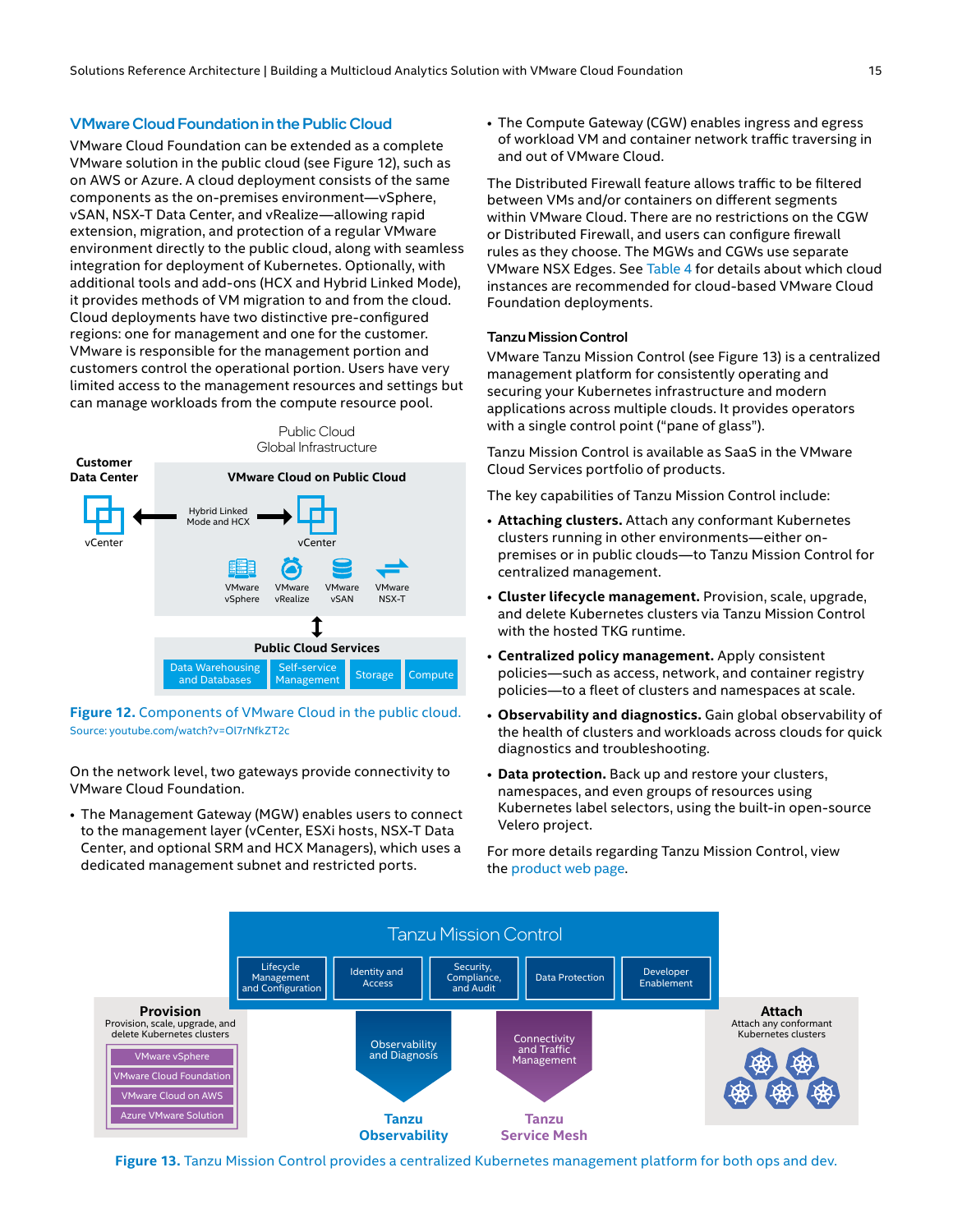#### <span id="page-15-0"></span>TKG in the Public Cloud

When a customer needs to have Kubernetes infrastructure on SDDC in the public cloud, VMware requires using Tanzu Standard and recommends Tanzu Advanced edition. These editions are not enabled by default on VMware's public cloud SDDC instances on either AWS or Azure; they are available as an additional subscription.

TKG as a part of Tanzu Standard or Advanced is infrastructureagnostic; therefore, there is no dependency on vSphere 7 with Kubernetes add-on features, which is part of on-premises deployments of VMware Cloud Foundation. This also means that TKG for AWS or Azure does not rely on vSphere 7.0/ VMware Cloud Foundation 4.3 built-in Supervisor Cluster for Kubernetes Workload Management. Instead, it creates its own management cluster, running on VMs.

When initiating the bring-up of both management and workload TKG clusters on AWS or Azure, a user can choose between "Development" and "Production" types of deployments ("plans"). For Production deployments, control plane and worker nodes are deployed in groups of three VMs for redundancy. For more information about how to start deploying TKG to VMC and AVS or to native AWS and Azure, see the [Prepare to Deploy Management Clusters](https://docs.vmware.com/en/VMware-Tanzu-Kubernetes-Grid/1.4/vmware-tanzu-kubernetes-grid-14/GUID-mgmt-clusters-prepare-deployment.html) webpage.

#### Remote Workload Domains for the Edge

VMware Cloud Foundation Remote Clusters enable administrators to create Workload Domains or clusters at the remote location, but also to expand an existing Workload Domain at the central site by adding a cluster at a remote location. It is also possible to run Tanzu Kubernetes clusters at remote sites.

Figure 14 shows the logical structure of the system and connections between the central SDDC Manager and remote sites when using the VMware Cloud Foundation Remote Clusters feature. vCenter Servers for all sites need to be placed at the central Management Domain. VMware Cloud Foundation Remote Clusters supports a minimum of three and maximum of four hosts. Servers at the remote site must be able to reach the management network at the central location. Redundant WAN connectivity is recommended to connect from the central site to each Cloud Foundation Remote Clusters site, hence VMware SD-WAN was used in the solution.



**Figure 14.** Logical connections between the central SDDC Manager and Workload Domains at remote sites. Source: [docs.vmware.com/en/VMware-Cloud-Foundation/4.3/vcf-admin/GUID-](https://docs.vmware.com/en/VMware-Cloud-Foundation/4.3/vcf-admin/GUID-64B335F7-A67A-4287-AF72-0BBCDE003C2D.html)[64B335F7-A67A-4287-AF72-0BBCDE003C2D.html](https://docs.vmware.com/en/VMware-Cloud-Foundation/4.3/vcf-admin/GUID-64B335F7-A67A-4287-AF72-0BBCDE003C2D.html)

## Environment Configuration and **Deployment**

#### Installation and Configuration of Intel Optane PMem Modules on VMware ESXi

To use Intel Optane PMem modules on an ESXi system, you must install and configure the modules on each server. The first step is installing them in the DIMM slots on the motherboard. Consult the [Intel Server System M50CYP2UR](https://www.intel.com/content/www/us/en/products/details/servers/server-systems/server-system-m50cyp/docs.html?s=Newest)  [Family Technical Product Specification](https://www.intel.com/content/www/us/en/products/details/servers/server-systems/server-system-m50cyp/docs.html?s=Newest) for detailed rules and guidelines, because several restrictions exist on what configurations are possible. For example, one restriction is that the installed DIMM type and population configured to CPU1 must match CPU2. A detailed diagram for all possible population configurations is included in your platform manual.

Once the Intel Optane PMem modules are installed, choose between Memory Mode or App Direct Mode. Read [Intel](https://www.intel.com/content/dam/support/us/en/documents/memory-and-storage/data-center-persistent-mem/Intel-Optane-DC-Persistent-Memory-BIOS-settings.pdf)  [Optane Persistent Memory – BIOS settings](https://www.intel.com/content/dam/support/us/en/documents/memory-and-storage/data-center-persistent-mem/Intel-Optane-DC-Persistent-Memory-BIOS-settings.pdf) for details. In the case of ESXi, the only requirement is to create a goal configuration for the region. If you intend to use App Direct Mode, set the Memory Mode [%] option to 0 (you still need to create the region). To benefit from additional memory with Memory Mode, change the Memory Mode [%] option to 100. You need to reboot the server each time you create a new goal configuration. Manual creation of namespaces is not necessary; ESXi will automatically create namespaces during boot if needed. After that, the system will be ready.

**Important:** If you want to change from Memory Mode to App Direct Mode (or vice versa), you must delete the namespaces created by ESXi after making the change in the BIOS. Follow the instructions in [Delete a Namespace in the VMware Host Client.](https://docs.vmware.com/en/VMware-vSphere/7.0/com.vmware.vsphere.hostclient.doc/GUID-BB8889CB-62C6-4344-ACE6-DDFFC3BFDBC5.html)

**viewalle Cloud** validation issues during the Workload Management validation **Important:** If you plan to use App Direct Mode, make sure to configure it on the ESXi hosts AFTER completing the Workload Management deployment. There is a high risk of false-positive phase due to the way SDDC Manager lists and categorizes various types of storage on ESXi hosts that are within the cluster. Existence of PMem type of storage during that phase may cause problems.

#### VMware SD-WAN Configuration

To provide connectivity between the core data center, cloud instances, and remote sites, SD-WAN deployment and configuration needs to occur. The central point for managing and monitoring is the VMware [SD-WAN Orchestrator](https://sase.vmware.com/products/component-orchestrator). Orchestrator is available as SaaS. From there, the user can modify and push configurations for specific [SD-WAN Edge](https://sase.vmware.com/products/component-network-edge) instances (both physical and virtual) or groups of them. Orchestrator ensures that all the networks/subnets are propagated to the endpoints. The entire network traffic is directed by default through VMware [SD-WAN Gateways](https://sase.vmware.com/products/component-gateways), with a use of VeloCloud Multipath Protocol (VCMP) for tunneling and encapsulation. It is also possible to include non-SD-WAN remote network environments via IPsec tunneling.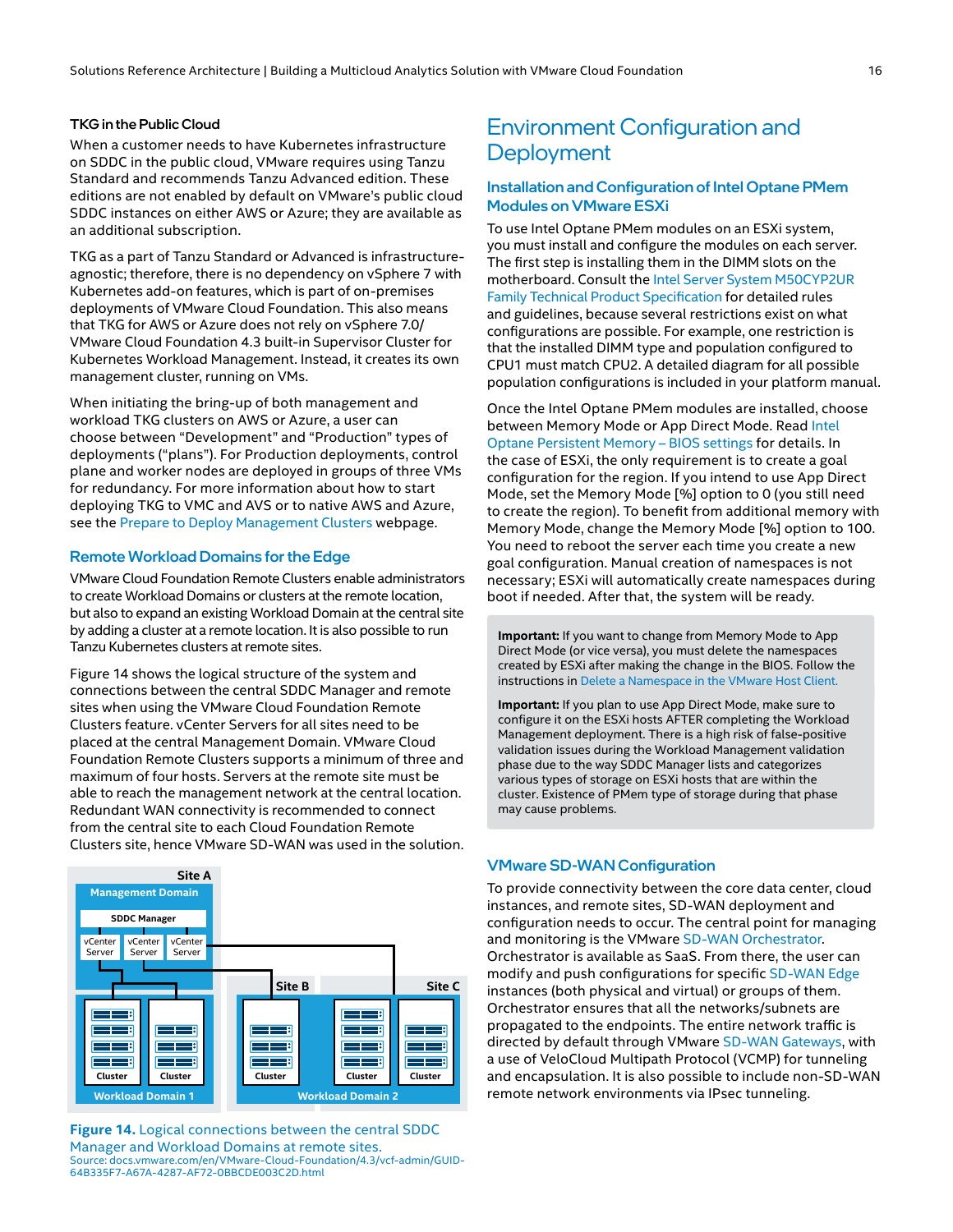#### <span id="page-16-0"></span>Setting up Edges

Edge mass configuration is specified using Profiles (see [Configure Profiles](https://docs.vmware.com/en/VMware-SD-WAN/4.3/VMware-SD-WAN-Administration-Guide/GUID-D174B662-089C-4EC9-A389-682363C40ADF.html) for details). Those templates are used to assign segments, create VLANs, and configure WAN and LAN interfaces, DNS settings, internet access policies, and firewall rules. Upon configuration of an Edge, a profile must be assigned to it to provide a set of global rules. Locally specific configuration (i.e., static IP addressing of its network interfaces, static routes, VLANs, and NTP) may be set independently per each Edge; consult the Edge Device [Configurations](https://docs.vmware.com/en/VMware-SD-WAN/4.3/VMware-SD-WAN-Administration-Guide/GUID-DD2294A2-2632-4EB8-8FF8-5D9D4298E336.html) for all possible overrides that can be made. Edge instances can be deployed as physical hardware or virtual appliances at the target sites. Edge hardware appliances must be ordered and physically delivered to each target site. An Edge virtual appliance (VM for ESXi or KVM) is available to download from the VMware website's product download webpage. For detailed provisioning and activation steps, follow the [Provision an Edge](https://docs.vmware.com/en/VMware-SD-WAN/4.3/VMware-SD-WAN-Administration-Guide/GUID-36395836-FD50-43DE-94F7-250480BD7FAD.html) documentation.

#### <span id="page-16-1"></span>Non-SD-WAN Destinations

To add a Cloud instance (i.e., VMware Cloud), the user must configure a non-SD-WAN destination. Such configuration establishes an IPsec tunnel to a given endpoint, such as AWS VPN Gateway, Cisco ASA, Microsoft Azure Virtual Hub, and many more. For configuration details, consult the official [Configure a Non-SD-WAN Destination](https://docs.vmware.com/en/VMware-SD-WAN/4.3/VMware-SD-WAN-Administration-Guide/GUID-FB6B85FF-B933-4EB6-8AB4-087680930F82.html) documentation provided by VMware. In the case of our VMware Cloud instance, we used the Non-SD-WAN Destination via Gateway method for establishing the IPsec tunnel. It is important to note that this approach requires a specific configuration on the VMC side (policy-based VPN) to match the exact tunnel parameters that are provided by the Orchestrator in the IKE IPsec Template. Remote and local networks on both sides must be provided manually; the Local Auth ID on the Orchestrator side might need to be manually overwritten with the IP address of the SD-WAN Gateway.

#### Setting up Routing

After Edges and Non-SD-WAN Destinations are in place, routing needs to be added. The user may choose from Border Gateway Protocol (BGP), Open Shortest Path First (OSPF), or static route definitions, depending on the environment needs. The SD-WAN Orchestrator needs to be aware of any network that is expected to be reachable from the remote machines; in some cases, it may be required to add specific routes manually for the given Edge instances. See the [Configure Static Route Settings](https://docs.vmware.com/en/VMware-SD-WAN/4.3/VMware-SD-WAN-Administration-Guide/GUID-839747B6-43D2-4AAB-A581-5F8B8693BEFF.html) for details.

## Environment Provisioning

As mentioned in the [Solution Architecture Highlights](#page-1-0) section, the complete on-premises environment consists of three main products: VMware Cloud Foundation, VMware NSX-T Data Center for vSphere, and Tanzu Kubernetes clusters (deployed using TKG Service for vSphere). The following sections describe how to provision these components.

#### Initial Preparation: Hardware and Software **Requirements**

Starting with VMware Cloud Foundation 4.0, the deployment process is more streamlined than for earlier releases. The main improvement is that NSX-T Data Center installation and configuration is now integrated into the automated deployment of the Management Domain and any Workload Domains that are added later. Each Workload Domain can have its own NSX-T Data Center Domain.

Because of this change, the engineer that is executing the deployment needs to provide very detailed network environment information and must prepare routing and naming prior to starting the actual deployment wizard. VMware provides a [Planning and Preparation Workbook](https://docs.vmware.com/en/VMware-SD-WAN/4.3/VMware-SD-WAN-Administration-Guide/GUID-839747B6-43D2-4AAB-A581-5F8B8693BEFF.html) that provides detailed information about the software, tools, and external services that are required for VMware Cloud Foundation bring-up. This is a recommended starting point for the deployment. The Workbook is a pre-configured spreadsheet with multiple sheets that group particular types of data/environment variables that are needed to be taken care of before the deployment can start. The scope of the documents includes:

- Checking the hardware and network requirements (for example, 802.1Q tagging and Jumbo Frames MTU)
- Setting up IP addressing for all critical components
- Planning network subnets required by management, vSAN, vMotion, tunnel endpoints, and uplinks
- BGP routing information for Edge VM Tier 0 routing
- All required DNS entries
- Licensing info and NTP configuration
- Network profiles for the Edge VMs
- Naming of all availability zones, resource pools, port groups, and so on
- Usernames and passwords

The Workbook also provides guidance on the additional optional components for the VMware Cloud Foundation environment, such as vRealize Log Insight, vRealize Operations Manager, vRealize Automation, and VMware Workspace ONE Access.

While completing the Workbook is optional and is not a required step in the bring-up process, it makes the preparation of the environment easier and provides insight into the necessary steps that can be taken care of in advance.

**Important:** When configuring the Host and Edge Termination End Point (TEP) networks that handle the GENEVE encapsulated traffic, be aware that any misconfiguration of the MTU size will result in unexpected and difficult-to-troubleshoot network issues when using Tanzu Kubernetes clusters (or any other type of workload). TCP traffic is likely to be impacted, including missing packets. Also, any form of packet filtering on the Host and Edge TEP network may cause issues. For example, load balancers may not be able to communicate with the IPs in their own IP pool.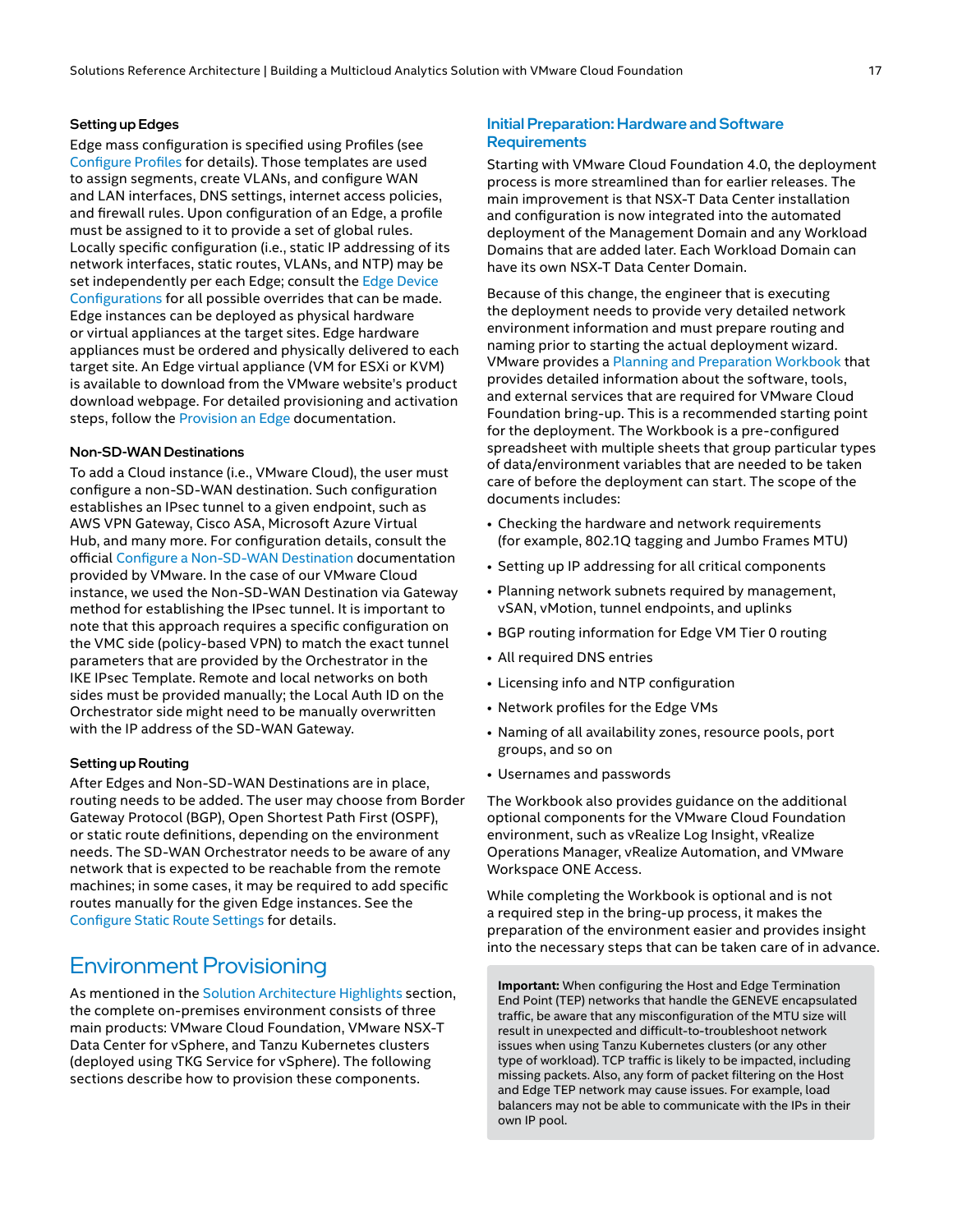#### Initiate the VMware Cloud Foundation Bring-Up

When all the prerequisites are fulfilled, the bring-up process can be started. The detailed procedure is documented in the [Deploying VMware Cloud Foundation](https://docs.vmware.com/en/VMware-Cloud-Foundation/4.3/vcf-deploy/GUID-CB40D2E9-0714-4152-98D6-F9A5ACC074C7.html) document. It is split into several steps:

#### Step 1: Deploy the Cloud Builder VM

The Cloud Builder VM is available as an OVA file. Follow the [Deploy VMware Cloud Builder Appliance](https://docs.vmware.com/en/VMware-Cloud-Foundation/4.3/vcf-deploy/GUID-78EEF782-CF21-4228-97E0-37B8D2165B81.html) document for the detailed deployment procedure.

The Cloud Builder VM deploys the VMware Cloud Foundation. It deploys and configures the Management Domain. After the deployment is completed, all further configuration and control of VMware Cloud Foundation is transferred to the SDDC Manager. The Cloud Builder VM appliance must be deployed on the same management network as the VMware Cloud Foundation servers to automate the deployment and validate the network information provided (DNS, VLANs, IPs, MTUs). It also requires access to all external services like DNS and NTP.

#### Step 2: Install ESXi Software on VMware Cloud Foundation Servers

VMware Cloud Foundation deployment requires having a specific ESXi hypervisor version installed on the servers that will be used during bring-up. The Cloud Builder VM includes the VMware Imaging Appliance (VIA), which can be used to install ESXi on the VMware Cloud Foundation servers. The detailed procedure can be found [here](https://docs.vmware.com/en/VMware-Cloud-Foundation/4.3/vcf-deploy/GUID-735928E5-1DD7-44E5-BE32-E598230326AD.html). Using VIA has some advantages, as it not only installs ESXi, but it can also deploy any additional VIBs and configure standard passwords across all machines. However, use of VIA is optional. As an alternative, you may install ESXi manually on all nodes. For the exact supported ESXi version, consult the BOM section of the [VMware Cloud Foundation Release Notes](https://docs.vmware.com/en/VMware-Cloud-Foundation/4.3/rn/VMware-Cloud-Foundation-43-Release-Notes.html). In case of manual installation, be sure to also install any required or custom VIBs that your servers need. In most cases, those will be specific drivers for NICs or SSDs.

#### Step 3: Download and Complete the Deployment Parameter Sheet for VMware Cloud Foundation

The Deployment Parameter Sheet provides the Cloud Builder VM with all the information required for bring-up. It's a separate file that needs to be downloaded from the [VMware site](https://docs.vmware.com/en/VMware-Cloud-Foundation/4.3/vcf-deploy/GUID-78EEF782-CF21-4228-97E0-37B8D2165B81.html), from the same place where the Cloud Builder VM OVA file was located (see Step 1 above). You should use the information in the Planning and Preparation Workbook to fill out the Deployment Parameter Sheet. After completing all the required variables, you will import this file during the VMware Cloud Foundation bring-up process.

Full documentation of the [Deployment Parameter Sheet](https://docs.vmware.com/en/VMware-Cloud-Foundation/4.3/vcf-deploy/GUID-4E339ECA-087B-489E-B32A-1BBFE30B46BB.html) is available in the [VMware Cloud Foundation Architecture and](https://docs.vmware.com/en/VMware-Cloud-Foundation/4.3/vcf-43-deploy.pdf)  [Deployment Guide](https://docs.vmware.com/en/VMware-Cloud-Foundation/4.3/vcf-43-deploy.pdf). The documentation details all the tabs and fields included in the Deployment Parameter Sheet.

#### Step 4: VMware Cloud Foundation Bring-up

When you have ESXi installed on all management nodes, added all needed custom VIBs, and completed the Deployment Parameter Sheet, you can begin the VMware Cloud Foundation bring-up.

The complete description of the VMware Cloud Foundation bring-up process is included in VMware's [Deploy the Management](https://docs.vmware.com/en/VMware-Cloud-Foundation/4.3/vcf-deploy/GUID-0BF9473E-0277-48D2-812D-7158197FB3EE.html)  [Domain Using VMware Cloud Builder](https://docs.vmware.com/en/VMware-Cloud-Foundation/4.3/vcf-deploy/GUID-0BF9473E-0277-48D2-812D-7158197FB3EE.html) documentation.

The bring-up process deploys SDDC Manager, vCenter Server for the Management Domain, NSX-T Management Domain, NSX-T Edge VMs, and vSAN, which comprise the complete Management Domain of VMware Cloud Foundation. The process takes about two hours. After the bring-up process is complete, you should see a notification with a link to the new SDDC Manager web interface, which is accessible through a standard web browser.

**Important:** When the deployment of the Management Domain is completed, be sure to log on to SDDC Manager and provide credentials to your VMware account in the Administration ➔ Repository Settings section, so that SDDC Manager can start syncing against the VMware repository for any available software bundles.

#### Bring-up Process Summary

The Management Domain is now created and contains all the components needed to manage the infrastructure. You should not deploy any user applications on this management cluster. Instead, create one or more Workload Domains that comprise separate vSphere clusters with vSAN and NSX-T Data Center preinstalled and configured, along with an additional, dedicated instance of vCenter Server for each such domain. Starting from VMware Cloud Foundation 4.0, when you create a Virtual Infrastructure (VI) Workload Domain, you can choose to either deploy a new NSX-T Manager cluster for the Workload Domain, or to share an existing NSX-T Manager cluster that was previously created for another VI Workload Domain. Any new instances of vCenter Server (one per each Workload Domain) and an NSX-T Manager cluster (if needed) will be deployed on the Management Domain.

#### <span id="page-17-0"></span>VMware Cloud Foundation Workload Domain Deployment

Deployment and configuration of Workload Domains is performed using SDDC Manager. The process is split into three steps. The first step includes commissioning of the ESXi hosts that will be used for the cluster and configuring initial components (such as vSAN and the NSX-T Management Domain). In the second step, the NSX-T Edge cluster is deployed onto the created Workload Domain to enable two-tier routing for north-south traffic. The third and final step deploys the necessary Kubernetes services.

The detailed procedure for a complete Workload Domain setup is available in the [Deploy a VI Workload Domain](https://docs.vmware.com/en/VMware-Cloud-Foundation/4.3/vcf-admin/GUID-E64CEFDD-DCA2-4D19-B5C5-D8ABE66407B8.html) section of the [VMware Cloud Foundation Operations and](https://docs.vmware.com/en/VMware-Cloud-Foundation/4.3/vcf-admin/GUID-D5A44DAA-866D-47C9-B1FB-BF9761F97E36.html)  [Administration Guide.](https://docs.vmware.com/en/VMware-Cloud-Foundation/4.3/vcf-admin/GUID-D5A44DAA-866D-47C9-B1FB-BF9761F97E36.html)

Similar to the Management Domain, creating the Workload Domain requires multiple network IPs, DNS entries, services, and BGP routing information to be available. The BGP neighbor configuration on the L3 switches, which will later have a BGP peering with the Workload Domain's T0 router, must be done prior to the Workload Domain deployment. See the detailed prerequisites [here](https://docs.vmware.com/en/VMware-Cloud-Foundation/4.3/vcf-admin/GUID-4EBF9094-F732-4800-86FF-30C5D88B9758.html). However, you may share the existing Host TEP and Edge TEP subnet across Management and Workload Domains, which simplifies the configuration.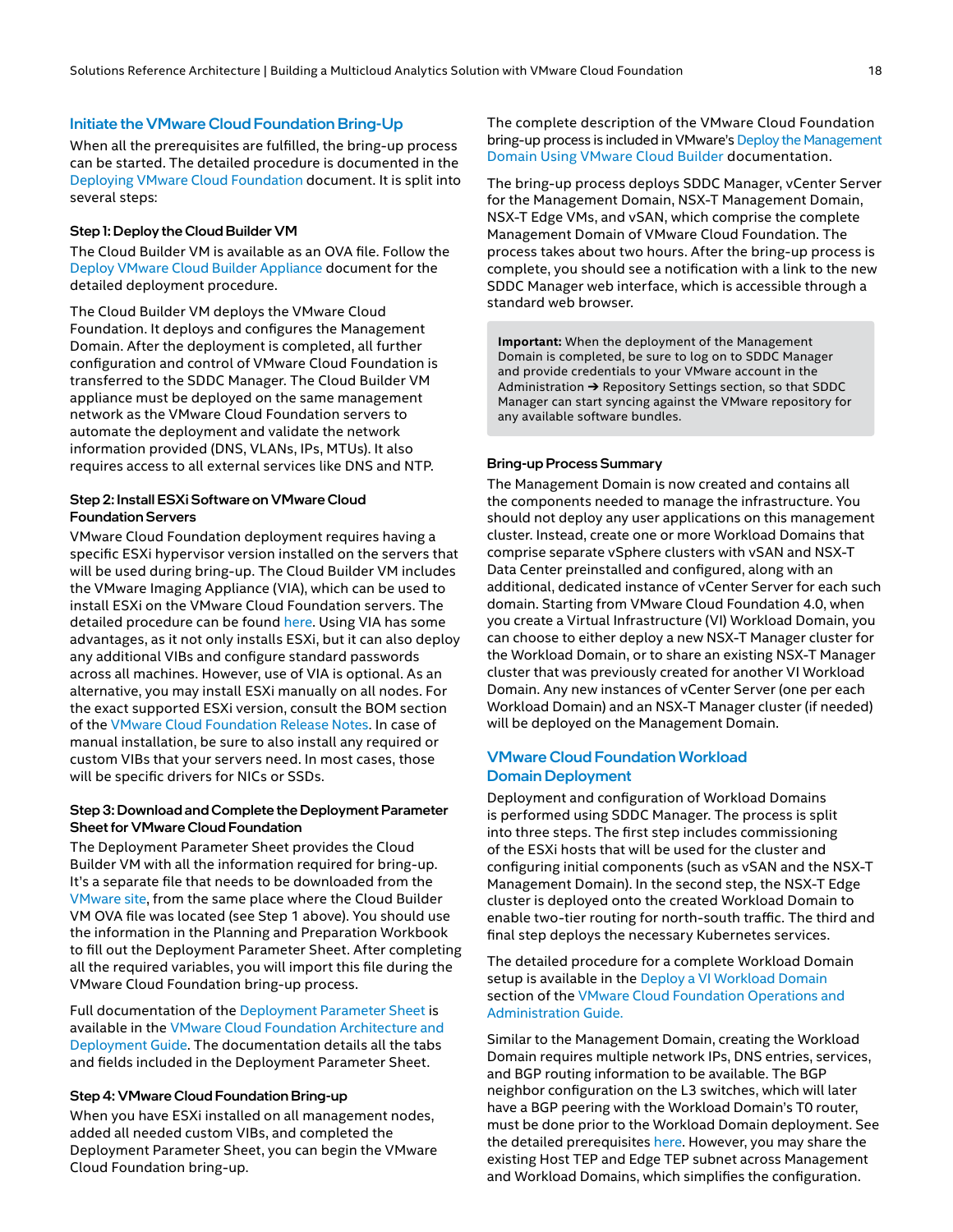#### Step 1: Commissioning Hosts and Creating a VI Workload Domain

Creating a new Workload Domain on VMware Cloud Foundation is controlled and orchestrated by SDDC Manager, which installs and configures all the needed components (including vCenter Server, vSAN, and NSX-T Data Center). To deploy the new Workload Domain, a sufficient number of ESXi hosts must be available in SDDC Manager. Adding new hosts to SDDC Manager is called commissioning. See the [Commission Hosts](https://docs.vmware.com/en/VMware-Cloud-Foundation/4.3/vcf-admin/GUID-45A77DE0-A38D-4655-85E2-BB8969C6993F.html) section of the official documentation for the detailed procedure.

Once hosts are commissioned, use the VI Configuration Wizard to start the Workload Domain deployment; see [Deploy a VI Workload Domain](https://docs.vmware.com/en/VMware-Cloud-Foundation/4.3/vcf-admin/GUID-E64CEFDD-DCA2-4D19-B5C5-D8ABE66407B8.html) for detailed instructions.

#### Step 2: Deploying an NSX-T Edge Cluster to the Workload Domain

By default, all new Workload Domains do not include any NSX-T Edge clusters and are isolated from a network perspective. An NSX-T Edge cluster needs to be deployed to provide routing and network services.

The procedure is quite complex and requires a similar level of data and preparation as the initial deployment of the Management Domain. You will need to configure the network layout similar to what can be seen in Figure 15. Follow the official instructions in VMware's [Deploying NSX-T Edge](https://docs.vmware.com/en/VMware-Cloud-Foundation/4.3/vcf-admin/GUID-8FA66DA3-3166-426B-84A8-C45FA7651658.html)  [Clusters](https://docs.vmware.com/en/VMware-Cloud-Foundation/4.3/vcf-admin/GUID-8FA66DA3-3166-426B-84A8-C45FA7651658.html) documentation. The deployment process is started on SDDC Manager and is fully automated after providing the complete data, so the risk of error is greatly reduced compared to the manual configuration process in VMware Cloud Foundation 3.9 and earlier.



**Figure 15.** Sample two-node NSX-T Edge cluster in a single rack. All endpoints, ASNs, and DNS entries need to be provided by the user for the automatic deployment process. Source: [docs.vmware.com/en/VMware-Cloud-Foundation/4.3/vcf-admin/GUID-](https://docs.vmware.com/en/VMware-Cloud-Foundation/4.3/vcf-admin/GUID-D17D0274-7764-43BD-8252-D9333CA7415A.html)[D17D0274-7764-43BD-8252-D9333CA7415A.html](https://docs.vmware.com/en/VMware-Cloud-Foundation/4.3/vcf-admin/GUID-D17D0274-7764-43BD-8252-D9333CA7415A.html)

#### Step 3: Deploying the Necessary Kubernetes Services Step 3 of Workload Domain deployment is a three-step process in itself and is described in the next section.

Enabling vSphere with Tanzu (Creating the Supervisor Cluster) To create a Kubernetes control plane inside the hypervisor layer, it is necessary to enable vSphere with Kubernetes on the Workload Domain cluster. This control plane is called the Supervisor Cluster and contains specific objects that enable the capability to run Kubernetes workloads within ESXi. Once this is done, the TKG Service (self-service lifecycle management of Tanzu Kubernetes cluster) is used to create and manage Tanzu Kubernetes clusters within the Supervisor Cluster. This is done in a declarative manner, similar to the standard Kubernetes process that operators and developers are familiar with.

To configure vSphere with Tanzu on a vSphere cluster, the environment must meet specific networking and infrastructure requirements. There are multiple areas that need to be addressed; consult the [System Requirements and](https://docs.vmware.com/en/VMware-vSphere/7.0/vmware-vsphere-with-tanzu/GUID-B1388E77-2EEC-41E2-8681-5AE549D50C77.html)  [Topologies for Setting Up a Supervisor Cluster with NSX-T Data](https://docs.vmware.com/en/VMware-vSphere/7.0/vmware-vsphere-with-tanzu/GUID-B1388E77-2EEC-41E2-8681-5AE549D50C77.html)  [Center](https://docs.vmware.com/en/VMware-vSphere/7.0/vmware-vsphere-with-tanzu/GUID-B1388E77-2EEC-41E2-8681-5AE549D50C77.html) document for details. Because the Workload Domain cluster was created automatically as part of VMware Cloud Foundation, most requirements are already met.

With Kubernetes workload management, you validate the underlying infrastructure for vSphere with Tanzu and then complete the deployment in vSphere. The first step is performed using SDDC Manager, the second step is executed from vCenter. The entire process is described in the [Enable](https://docs.vmware.com/en/VMware-Cloud-Foundation/4.3/vcf-admin/GUID-E8D0A432-8573-4DF5-9330-A4FE15F74128.html)  [Workload Management](https://docs.vmware.com/en/VMware-Cloud-Foundation/4.3/vcf-admin/GUID-E8D0A432-8573-4DF5-9330-A4FE15F74128.html) document.

#### Step 3.1: Kubernetes Workload Management Environment Validation

This step checks the environment compatibility for Kubernetes workload management. You must provide a cluster with a working NSX-T Edge cluster as well as DNS and NTP servers. Validations that will be performed include vCenter, Network, and Kubernetes workload management compatibility, including a check for licenses: a proper "vSphere with Tanzu" license must be applied to all hosts in the cluster. After a successful environment validation, you will be presented with a "Complete in vSphere" button that will redirect you to the Kubernetes Workload Management page in the vSphere user interface. By default, the vSphere Center for the VI Workload Domain where the Kubernetes workload management is to be deployed is selected.

#### Step 3.2: Deploy the Supervisor Cluster

Now that the environment is validated for Supervisor Cluster use, it can be deployed. This is accomplished from the vCenter ➔ Workload Management menu selection. Apart from the input data provided in the validation step, you must also provide several IP addresses and subnets: five IPs for the Kubernetes control plane VMs, non-routable Pod and Service subnets, and routable Ingress and Egress subnets.

**Important:** Despite the Pod and Service subnets being nonroutable by design in Kubernetes, Intel's experience is that they are advertised by the T0 router using the default settings from the deployment procedure. Because of this, be sure to use different Pod and Service subnets for each Supervisor Cluster if you plan to have more than one (for example, having two Workload Domains, each with Kubernetes enabled).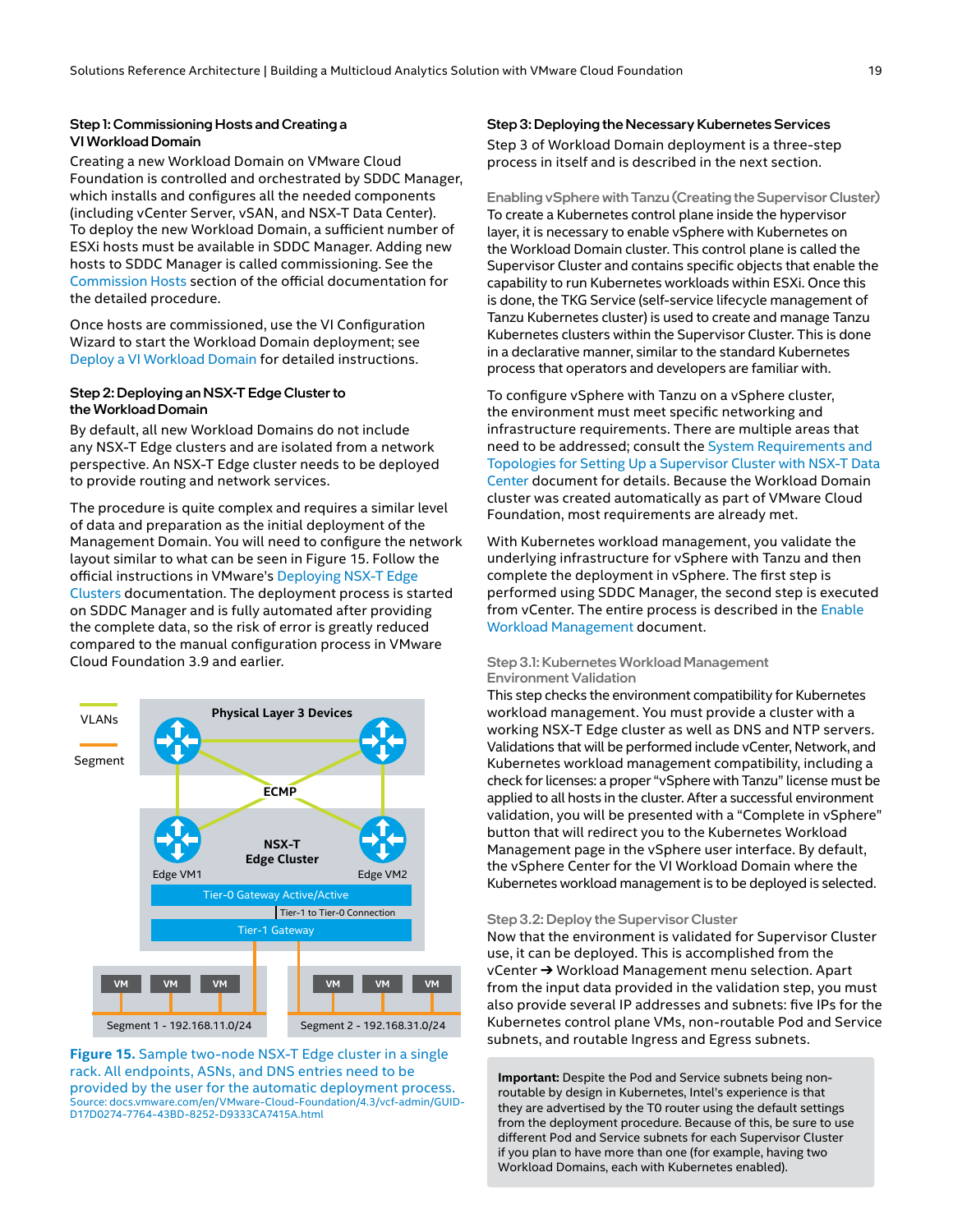You can also choose storage policies for placement of various components of the Kubernetes environment: control plane VMs, vSphere Pods, and cache for container images. The detailed procedure is available in the [Enable Workload](https://docs.vmware.com/en/VMware-vSphere/7.0/vmware-vsphere-with-tanzu/GUID-287138F0-1FFD-4774-BBB9-A1FAB932D1C4.html)  [Management with NSX-T Data Center Networking](https://docs.vmware.com/en/VMware-vSphere/7.0/vmware-vsphere-with-tanzu/GUID-287138F0-1FFD-4774-BBB9-A1FAB932D1C4.html) document.

Step 3.3: Deploy the Tanzu Kubernetes Cluster A Tanzu Kubernetes cluster is a distribution of the opensource Kubernetes container orchestration platform that is signed and supported by VMware. It can be provisioned on the Supervisor Cluster by using the TKG Service declarative API using the kubectl CLI and a cluster specification defined in YAML (consult the [Configuration Parameters for](https://docs.vmware.com/en/VMware-vSphere/7.0/vmware-vsphere-with-tanzu/GUID-4E68C7F2-C948-489A-A909-C7A1F3DC545F.html)  [Tanzu Kubernetes Clusters](https://docs.vmware.com/en/VMware-vSphere/7.0/vmware-vsphere-with-tanzu/GUID-4E68C7F2-C948-489A-A909-C7A1F3DC545F.html) for a complete list of possible parameters). The complete documentation on how to deploy and use Tanzu Kubernetes clusters is available in the *vSphere* [with Tanzu Configuration and Management](https://docs.vmware.com/en/VMware-vSphere/7.0/vmware-vsphere-with-tanzu/GUID-152BE7D2-E227-4DAA-B527-557B564D9718.html) document.

To use the TKG Service, Workload Management with NSX-T Data Center Networking needs to be enabled. Refer to the details provided in Prerequisites for Configuring vSphere with [Tanzu on a Cluster](https://docs.vmware.com/en/VMware-vSphere/7.0/vmware-vsphere-with-tanzu/GUID-EE236215-DA4D-4579-8BEB-A693D1882C77.html) and the [Enable Workload Management](https://docs.vmware.com/en/VMware-vSphere/7.0/vmware-vsphere-with-tanzu/GUID-287138F0-1FFD-4774-BBB9-A1FAB932D1C4.html)  [with NSX-T Data Center Networking](https://docs.vmware.com/en/VMware-vSphere/7.0/vmware-vsphere-with-tanzu/GUID-287138F0-1FFD-4774-BBB9-A1FAB932D1C4.html) documents, followed by the [Create and Configure a vSphere Namespace](https://docs.vmware.com/en/VMware-vSphere/7.0/vmware-vsphere-with-tanzu/GUID-177C23C4-ED81-4ADD-89A2-61654C18201B.html) steps. Make sure to [add a Content Library](https://docs.vmware.com/en/VMware-vSphere/7.0/vmware-vsphere-with-tanzu/GUID-209AAB32-B2ED-4CDF-AE62-B0FAD9D34C2F.html) that will store Tanzu Kubernetes releases for use with Tanzu Kubernetes clusters. You will also need to [Create Storage Policy](https://docs.vmware.com/en/VMware-vSphere/7.0/vmware-vsphere-with-tanzu/GUID-544286A2-A403-4CA5-9C73-8EFF261545E7.html) prior to deploying the initial Workload Management. You may optionally enable a Private Image Registry (Harbor) that will be used by the Supervisor Cluster. You create it from the vSphere client. Follow the [Enable the Embedded Harbor Registry on the Supervisor](https://docs.vmware.com/en/VMware-vSphere/7.0/vmware-vsphere-with-tanzu/GUID-AE24CF79-3C74-4CCD-B7C7-757AD082D86A.html)  [Cluster](https://docs.vmware.com/en/VMware-vSphere/7.0/vmware-vsphere-with-tanzu/GUID-AE24CF79-3C74-4CCD-B7C7-757AD082D86A.html) guide for details. You may deploy Pods, Services, and Deployments on the Supervisor Cluster; however, bear in mind that this cluster's intended usage is for administering the Kubernetes environment. It is advised that tenant workloads be run on guest Tanzu Kubernetes clusters.

Once the namespace is created, [Install Kubernetes CLI](https://docs.vmware.com/en/VMware-vSphere/7.0/vmware-vsphere-with-tanzu/GUID-0F6E45C4-3CB1-4562-9370-686668519FCA.html)  [Tools for vSphere](https://docs.vmware.com/en/VMware-vSphere/7.0/vmware-vsphere-with-tanzu/GUID-0F6E45C4-3CB1-4562-9370-686668519FCA.html), [Connect to the Supervisor Cluster](https://docs.vmware.com/en/VMware-vSphere/7.0/vmware-vsphere-with-tanzu/GUID-F5114388-1838-4B3B-8A8D-4AE17F33526A.html) to define specifications for a Tanzu Kubernetes cluster, create configuration YAMLs (see the [example](https://docs.vmware.com/en/VMware-vSphere/7.0/vmware-vsphere-with-tanzu/GUID-B1034373-8C38-4FE2-9517-345BF7271A1E.html) files and [complete](https://docs.vmware.com/en/VMware-vSphere/7.0/vmware-vsphere-with-tanzu/GUID-4E68C7F2-C948-489A-A909-C7A1F3DC545F.html)  [list of parameters](https://docs.vmware.com/en/VMware-vSphere/7.0/vmware-vsphere-with-tanzu/GUID-4E68C7F2-C948-489A-A909-C7A1F3DC545F.html) guides), and finally [Provision the Tanzu](https://docs.vmware.com/en/VMware-vSphere/7.0/vmware-vsphere-with-tanzu/GUID-3040E41B-8A54-4D23-8796-A123E7CAE3BA.html)  [Kubernetes cluster](https://docs.vmware.com/en/VMware-vSphere/7.0/vmware-vsphere-with-tanzu/GUID-3040E41B-8A54-4D23-8796-A123E7CAE3BA.html).

Follow the entire workflow with details using the [Provisioning](https://docs.vmware.com/en/VMware-vSphere/7.0/vmware-vsphere-with-tanzu/GUID-3040E41B-8A54-4D23-8796-A123E7CAE3BA.html)  Tanzu [Kubernetes Clusters](https://docs.vmware.com/en/VMware-vSphere/7.0/vmware-vsphere-with-tanzu/GUID-3040E41B-8A54-4D23-8796-A123E7CAE3BA.html) document. It includes step-bystep instructions for all the tasks mentioned above, along with the necessary links.

All Tanzu Kubernetes clusters that are provisioned by the TKG Service have the PodSecurityPolicy Admission Controller enabled. This means that a pod security policy is required to deploy workloads. There are two default pod security policies out-of-the-box, but you can create your own. To create Deployments, StatefulSets, and DaemonSets in the default namespace, a binding to one of the pod security policies needs to be created. Follow the Using Pod [Security Policies with Tanzu Kubernetes Cluster](https://docs.vmware.com/en/VMware-vSphere/7.0/vmware-vsphere-with-tanzu/GUID-CD033D1D-BAD2-41C4-A46F-647A560BAEAB.html) document for the necessary steps.

To learn more about how to deploy workloads, read the [Deploying Workloads to Tanzu Kubernetes Clusters](https://docs.vmware.com/en/VMware-vSphere/7.0/vmware-vsphere-with-tanzu/GUID-E217C538-2241-4FD9-9D67-6A54E97CA800.html) guide.

This concludes the environment setup. If you need to deploy multiple Workload Domains with Kubernetes, repeat the above steps starting from the [VMware Cloud Foundation](#page-17-0)  [Workload Domain](#page-17-0) Deployment section.

#### VMware Cloud on AWS Configuration

This section describes the components and steps needed to bring up VMC and connect it to the on‑premises environment.

#### Creation of SDDC Manager

The first step to bring up the cloud environment is to deploy an SDDC from the VMware Cloud console. This process is simple and requires selecting an AWS region where the service should be located and choosing deployment options (one or more hosts within the SDDC with the option of a stretched cluster), host type, and name of the SDDC. You also must connect the newly created SDDC to an AWS account (within 14 days). The entire process is explained in detail in the [Deploy an SDDC from the VMC Console](https://docs.vmware.com/en/VMware-Cloud-on-AWS/services/com.vmware.vmc-aws.getting-started/GUID-EF198D55-03E3-44D1-AC48-6E2ABA31FF02.html) document. After finishing the entire process, you will have a complete vCenter environment with a compute cluster ready. Be sure to add the necessary firewall rules in the VMware Cloud Console SDDC settings after deployment; by default, all traffic is blocked, and you won't be able to use your SDDC environment without changing these rules.

#### VPN Configuration between VMC and SD-WAN Orchestrator

A dedicated connection is needed to access an SDDC securely from the on-premises services. Achieve this by establishing a VPN connection. We configured an IPsec VPN between VMC and SD-WAN Orchestrator (see the [Non-SD-](#page-16-1)[WAN Destinations](#page-16-1) section). The process is relatively easy to configure from the SDDC side, but detailed configuration is needed to match the settings required by the Orchestrator side. Each environment is different and requires additional configuration to prepare the tunnel endpoint, routing, and firewall rules. The type of the on-premises tunnel endpoint defines the exact settings that need to be set for the tunnel to be established, and both ends of the tunnel must match. For the Non-SD-WAN Destination type of service selected on the Orchestrator side, we used a policy-based VPN on the VMC, but depending on your personal needs and environment, you can use a route-based VPN and BGP instead. End users can also connect to VMC without a VPN, but it is less secure than having a VPN or AWS Direct Connect in place. It is also a prerequisite for using some of the more advanced features that come with hybrid/multicloud.

For step-by-step VPN configuration information, read the [VMware Cloud on AWS: Connecting with VPN](https://blogs.vmware.com/cloud/2017/10/19/vmware-cloud-aws-connecting-vpn/) article and the [Configure a VPN Connection Between Your SDDC and](https://docs.vmware.com/en/VMware-Cloud-on-AWS/services/com.vmware.vmc-aws.networking-security/GUID-92F6C09E-8E74-430E-8F79-C2E5B2150ADA.html)  [On‑Premises Data Center Procedure](https://docs.vmware.com/en/VMware-Cloud-on-AWS/services/com.vmware.vmc-aws.networking-security/GUID-92F6C09E-8E74-430E-8F79-C2E5B2150ADA.html) on VMware Docs.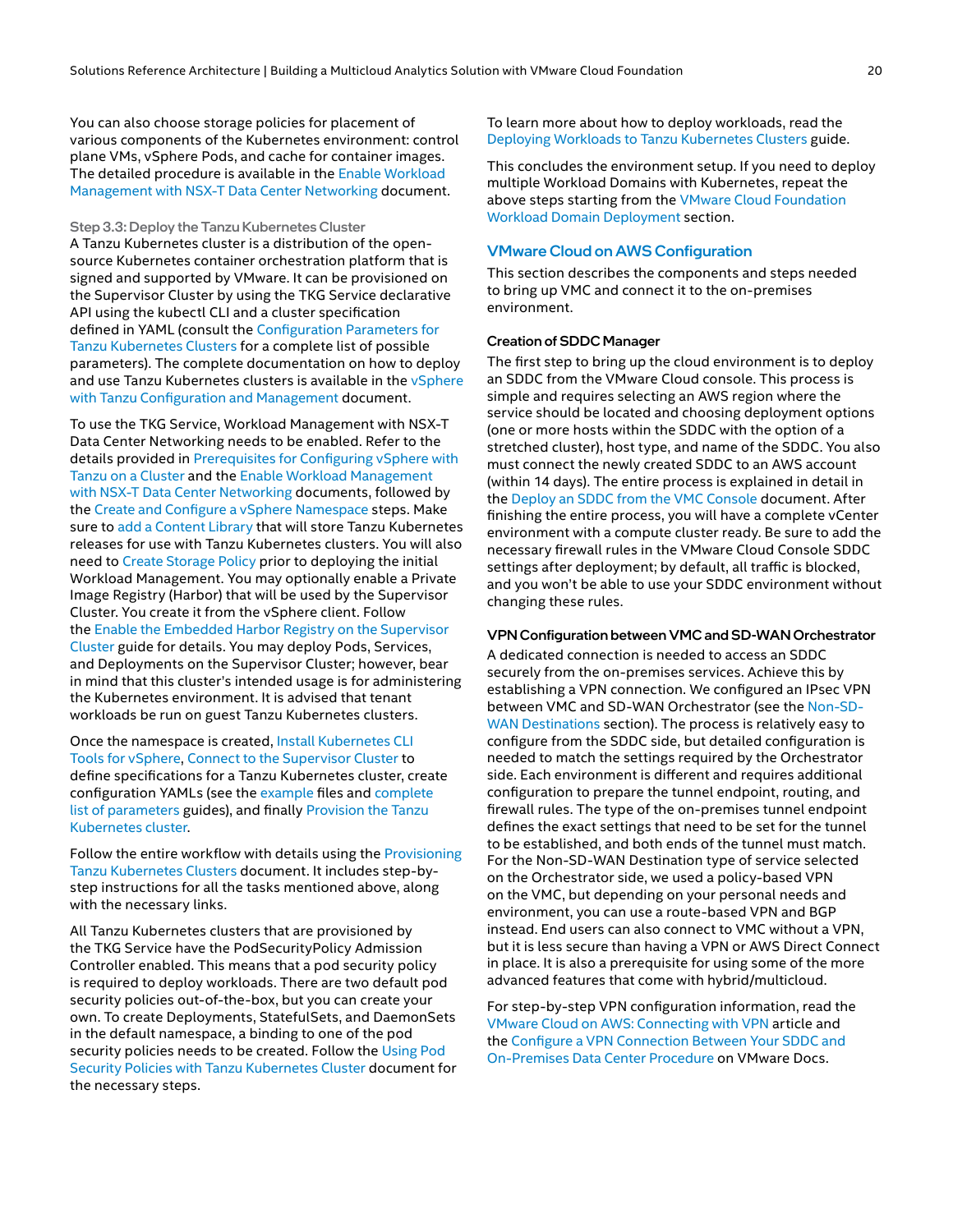#### Hybrid Linked Mode Enablement

For ease of manageability, the Hybrid Linked Mode can be configured. It enables administration of both on-premises and cloud vCenter with single sign-on. It also centralizes the management into one place: an additional on-premises VM appliance from which the entire infrastructure is visible, as if connected to a single platform service controller. Detailed deployment information is available in [Configuring Hybrid](https://docs.vmware.com/en/VMware-Cloud-on-AWS/services/com.vmware.vsphere.vmc-aws-manage-data-center-vms.doc/GUID-91C57891-4D61-4F4C-B580-74F3000B831D.html)  [Linked Mode](https://docs.vmware.com/en/VMware-Cloud-on-AWS/services/com.vmware.vsphere.vmc-aws-manage-data-center-vms.doc/GUID-91C57891-4D61-4F4C-B580-74F3000B831D.html) on VMware Docs.

**Important:** You must configure the VPN before the Hybrid Linked Mode because it is required that the cloud vCenter is reachable using its internal (non-public) cloud IP address, which is possible only when the VPN is configured.

#### VMware Cloud on Azure Configuration

This section describes the components and steps needed to bring up AVS and connect it to the on‑premises environment. For complete information, visit the [Azure VMware Solution](https://docs.microsoft.com/en-us/azure/azure-vmware/)  [documentation](https://docs.microsoft.com/en-us/azure/azure-vmware/) webpage.

#### Create SDDC Manager

The first step to bring up AVS is to register the AVS resource provider with a proper subscription. The administrator can create a new resource of AVS by selecting it in the Marketplace tab of the Azure portal. It is necessary to enter values used during the deployment process like resource name, location, size and number of hosts, and address block for the private cloud. After a successful deployment of the private cloud, the next step is to connect it to the Azure Virtual Network with ExpressRoute. Administrators can use an existing virtual network gateway or create a new one.

The entire deployment process is explained in detail in the [Deploy and configure Azure VMware Solution](https://docs.microsoft.com/en-us/azure/azure-vmware/deploy-azure-vmware-solution?tabs=azure-portal) document.

#### Connect to the On-premises Environment

The AVS private cloud can be easily connected to the on‑premises environment. For this purpose, use the ExpressRoute Global Reach feature. Before using this feature, some prerequisites need to be satisfied. ExpressRoute circuits are specific for the Azure subscription type. For more information read the [Enable connectivity between](https://docs.microsoft.com/en-us/azure/expressroute/expressroute-howto-set-global-reach-cli#enable-connectivity-between-expressroute-circuits-in-different-azure-subscriptions)  [ExpressRoute circuits in different Azure subscriptions](https://docs.microsoft.com/en-us/azure/expressroute/expressroute-howto-set-global-reach-cli#enable-connectivity-between-expressroute-circuits-in-different-azure-subscriptions) article. Administrators should also ensure that all gateways, including the ExpressRoute provider's service, support a 4-byte Autonomous System Number (ASN).

Before peering the private cloud to the on-premises environment, it is necessary to create an authorization key, which is used to connect virtual network gateways to the ExpressRoute circuit and can be used for only one connection. To establish a connection between environments it is also required to allow necessary routes to propagate by proper firewall settings on both sides. For step-bystep configuration information, read the Peer on-premises [environments to Azure VMware Solution](https://docs.microsoft.com/en-us/azure/azure-vmware/tutorial-expressroute-global-reach-private-cloud) document.

#### VMware Remote Clusters Configuration

This section describes the steps needed to bring up the VMware Remote Clusters feature.

#### **Prerequisites**

To use the Cloud Foundation Remote Clusters feature, the remote site must meet the [certain prerequisites.](https://docs.vmware.com/en/VMware-Cloud-Foundation/4.3/vcf-admin/GUID-9798BCA7-7CBF-4F59-9586-6A0BF0165021.html)

Administrators need to provide a proper network configuration for the remote site that includes the configuration of separate VLANs for Management, vSAN, vMotion, and host overlay traffic. For NSX-T deployment it is also necessary to create private networks for Edge uplinks and overlay.

The most important step in Remote Cluster deployment is to ensure connectivity between the network at the Cloud Foundation Remote Clusters site and the management network at the central site. This connectivity can be achieved using static routing, but we recommend configuring BGP dynamic routing.

#### Adding a Remote Workload Domain

The steps required to create a remote Workload Domain are similar to adding a Workload Domain for a central site. For more details, see the [VMware Cloud Foundation Workload](#page-17-0)  Domain [Deployment](#page-17-0) section.

#### VMware Tanzu Mission Control

This section provides insight on configuration of VMware Tanzu Mission Control. This service allows centralized management of all Tanzu Kubernetes clusters running in the environment.

Tanzu Mission Control is available as one of the VMware Cloud Services and requires no specific deployment steps the user has access to the management interface once the service is enabled on VMC or AVS. Follow the steps in the [Getting Started with VMware Tanzu Mission Control](https://docs.vmware.com/en/VMware-Tanzu-Mission-Control/services/tanzumc-getstart/GUID-6BCCD353-CE6A-494B-A1E4-72304DC9FA7F.html) document. Once logged in to the Tanzu Mission Control console, the user should create at least one Cluster Group to organize the clusters; the [Create a Cluster Group](https://docs.vmware.com/en/VMware-Tanzu-Mission-Control/services/tanzumc-getstart/GUID-07782073-0803-4D93-9F27-D2F6EF2EBBAC.html) procedure describes this process.

With a Cluster Group in place, the user can start the process of attaching Kubernetes clusters. This process consists of two separate steps. The first step is to generate a custom YAML manifest file, specific to a given cluster. The second step is to use the autogenerated kubectl command directly on the cluster that is about to be attached. It runs a small set of extensions on the cluster to connect it with the cluster agent service. Once the extensions are up and running, the cluster becomes visible from the Tanzu Mission Control console. The entire procedure is described in the [Attach](https://docs.vmware.com/en/VMware-Tanzu-Mission-Control/services/tanzumc-getstart/GUID-F0162E40-8D47-45D7-9EA1-83B64B380F5C.html)  [an Existing Cluster](https://docs.vmware.com/en/VMware-Tanzu-Mission-Control/services/tanzumc-getstart/GUID-F0162E40-8D47-45D7-9EA1-83B64B380F5C.html) document. This procedure needs to be performed for each Kubernetes cluster separately.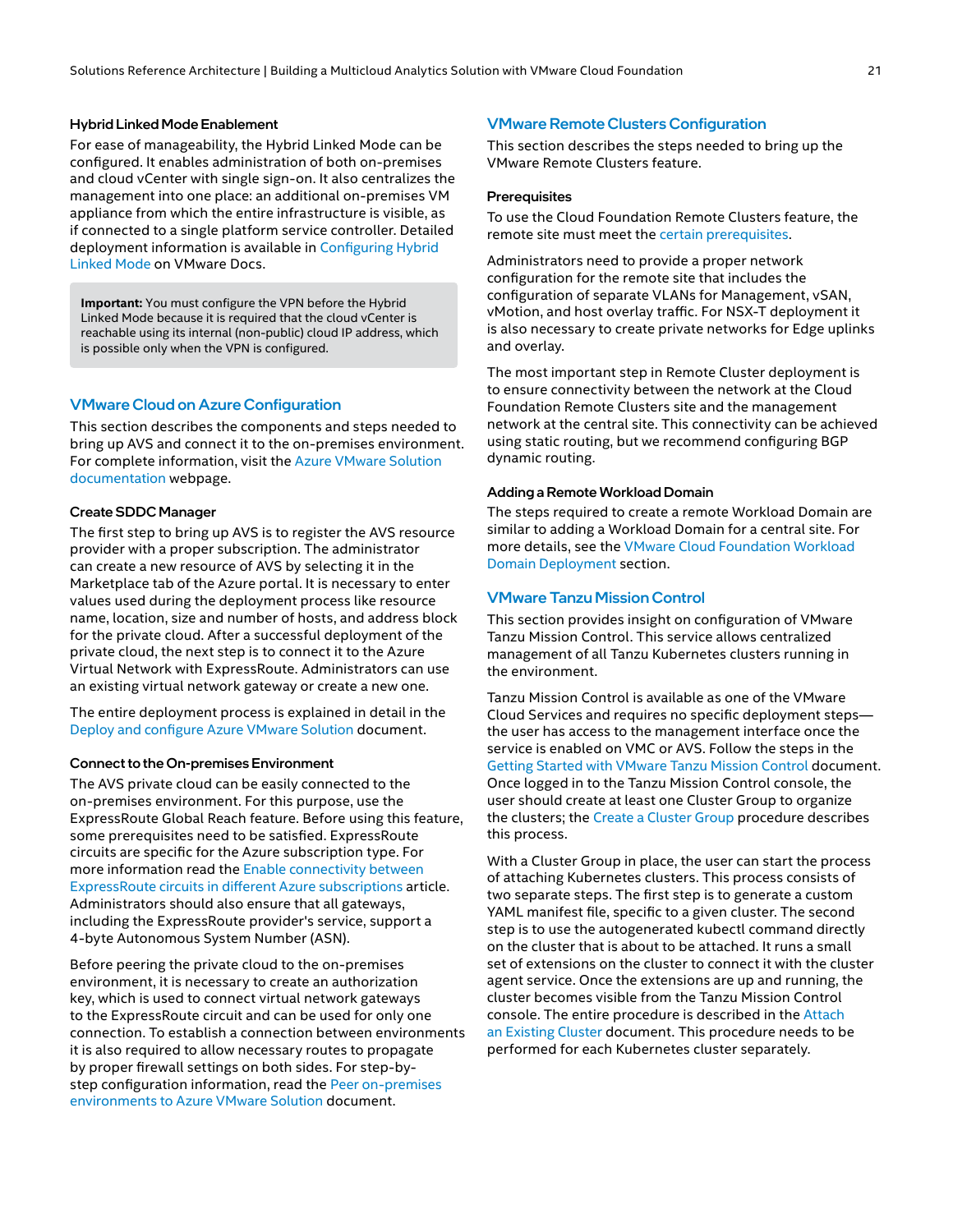## <span id="page-21-1"></span><span id="page-21-0"></span>Appendix A: Testing Software

#### **Table A1.** Software Versions Used to Test Deep-Learning Inference

|                                    | <b>BASE</b>                                                                                                                                                                                                                      | <b>PLUS</b> |  |
|------------------------------------|----------------------------------------------------------------------------------------------------------------------------------------------------------------------------------------------------------------------------------|-------------|--|
| <b>Guest OS</b>                    | Ubuntu Server 20.04.3 LTS                                                                                                                                                                                                        |             |  |
| <b>Guest OS Kernel</b>             | 5.4.0-88-generic                                                                                                                                                                                                                 |             |  |
| <b>Containers</b>                  | intel/intel-optimized-tensorflow:2.5.0-ubuntu-18.04<br>tensorflow/tensorflow:2.5.0                                                                                                                                               |             |  |
| <b>Al Precision</b>                | int8, fp32                                                                                                                                                                                                                       |             |  |
| <b>Other Software</b>              | VMware Cloud Foundation 4.3; VMware vSAN 7.0 U2a; VMware vSAN 7.0 U2a; VMware vCenter Server 7.0<br>U2c; VMware NSX-T 3.1.3                                                                                                      |             |  |
| <b>Other Software (hypervisor)</b> | VMware ESXi 7.0 U2a (build 17867351)                                                                                                                                                                                             |             |  |
| <b>VM vCPU</b>                     | 42                                                                                                                                                                                                                               | 56          |  |
| <b>VM vRAM</b>                     | 256 GB                                                                                                                                                                                                                           | 256 GB      |  |
| Framework/Toolkit included version | TensorFlow                                                                                                                                                                                                                       |             |  |
| <b>Framework URL</b>               | TensorFlow Docker images used: intel/intel-optimized-tensorflow:2.5.0-ubuntu-18.04<br>and tensorflow/tensorflow:2.5.0                                                                                                            |             |  |
| Topology or ML algorithm           | ResNet50v1.5                                                                                                                                                                                                                     |             |  |
| Compiler                           | Not compiled, used Docker images                                                                                                                                                                                                 |             |  |
| <b>Libraries</b>                   | Container with TensorFlow optimized with oneAPI<br>Deep Neural Network Library (oneDNN)                                                                                                                                          |             |  |
| <b>Dataset</b>                     | Synthetic data (autogenerated, --benchmark-only parameter)                                                                                                                                                                       |             |  |
| <b>Precision</b>                   | int8, fp32                                                                                                                                                                                                                       |             |  |
| <b>Build Flags</b>                 | Not compiled, used Docker images                                                                                                                                                                                                 |             |  |
| <b>KMP AFFINITY</b>                | granularity=fine, verbose, compact, 1,0<br>'verbose,warnings,respect,granularity=fine,compact,1,0'                                                                                                                               |             |  |
| <b>NUMACTL</b>                     | Not used                                                                                                                                                                                                                         |             |  |
| <b>OMP NUM THREADS</b>             | 42/56                                                                                                                                                                                                                            |             |  |
| <b>Command Line Used</b>           | python3 /tf/intel-models/benchmarks/launch benchmark.py --in-graph \${IN GRAPH} --model-name<br>\${MODEL NAME} --framework tensorflow --precision \${PRECISION} --mode inference --batch-size<br>\${BATCH SIZE} --benchmark-only |             |  |